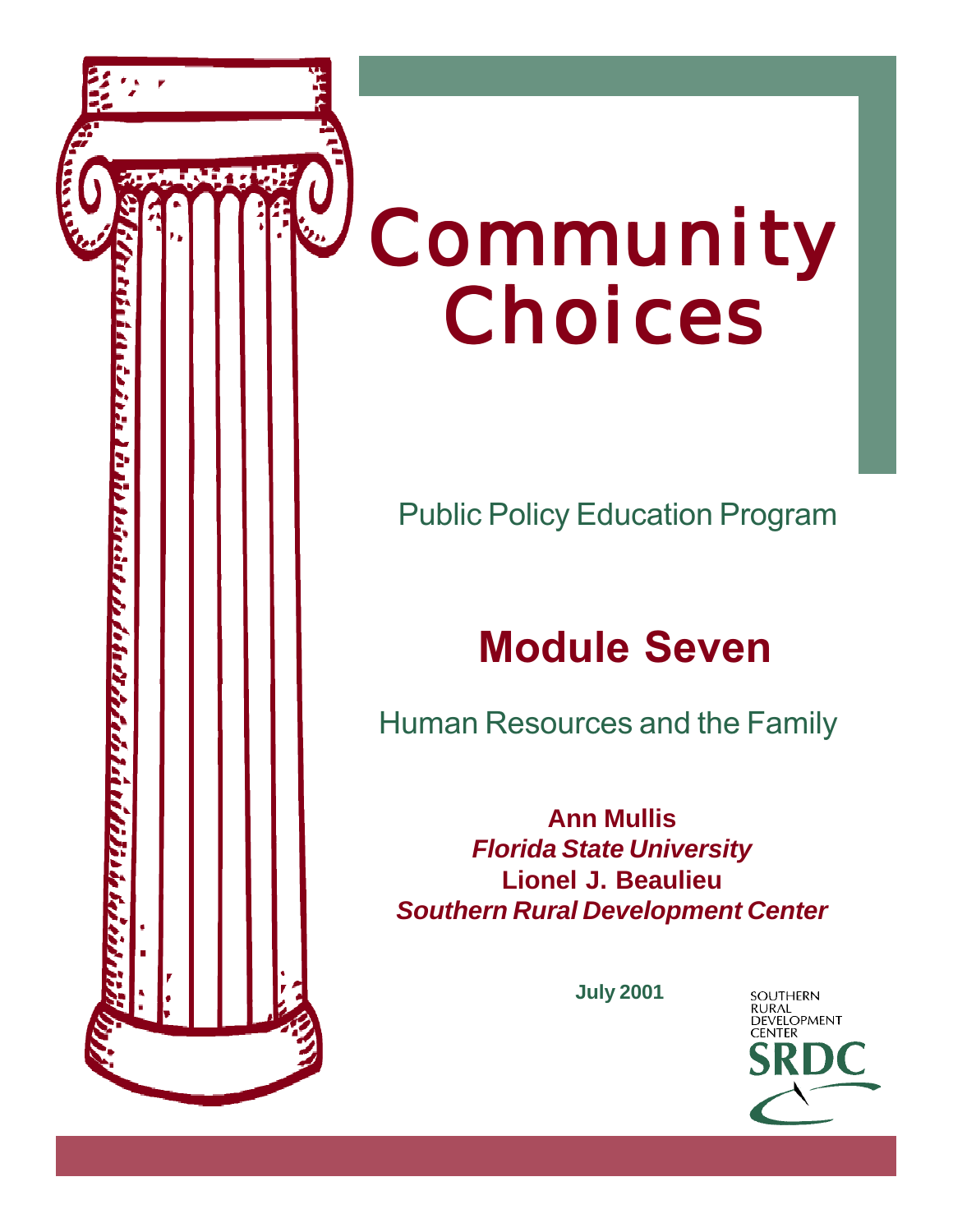# Module Seven Instructor's Guide

Human Resources and the Family

### **Objectives**

- To review the definitions of family.
- To describe key characteristics of families today.
- To discuss the role of families in relation to their human resource development functions.
- To develop an appreciation of the importance of making community investments in families.
- To develop strategies for strengthening families.

### **Procedures** and Timeline

- Present background information on the role of families, including the changing demographic characteristics of families, and the human resource development role (educational performance and career aspirations) that families perform for their children. This session seeks to evaluate the families' capacity to accomplish their human resource development function and to explore strategies that can help families in carrying out such a function. (About 30 minutes.)
- Incorporate any of the following small group activities. Do as many of these activities as time will permit.
	- ¾ Review definitions of family as presented in the overview. PowerPoints on definitions and the Newsweek/Gallup Poll are provided. Do Activity #1 or an alternate that you develop. (About 20 minutes)
	- $\triangleright$  Examine beliefs about families how they may affect policy on children and families. Activity #2 is designed to compare the groups' beliefs with those reported in a national pool. Discuss similarities and differences. (About 20 minutes)
	- $\triangleright$  Present Activity #3. Ask the whole group to list current local programs designed to assist families in performing their roles as human resource developers. (About 20 minutes)
	- ¾ Have each person complete the *Family Friendly Community Checklist* (Activity #4). When each person has completed the checklist and has calculated the Family Friendly nature of their community, the individuals should be asked to share their results. This can be done with the entire group or in smaller groups. Have the participants work as teams in completing the final three questions that deal with strategies for strengthening the family friendly nature of their community. (About 40 minutes)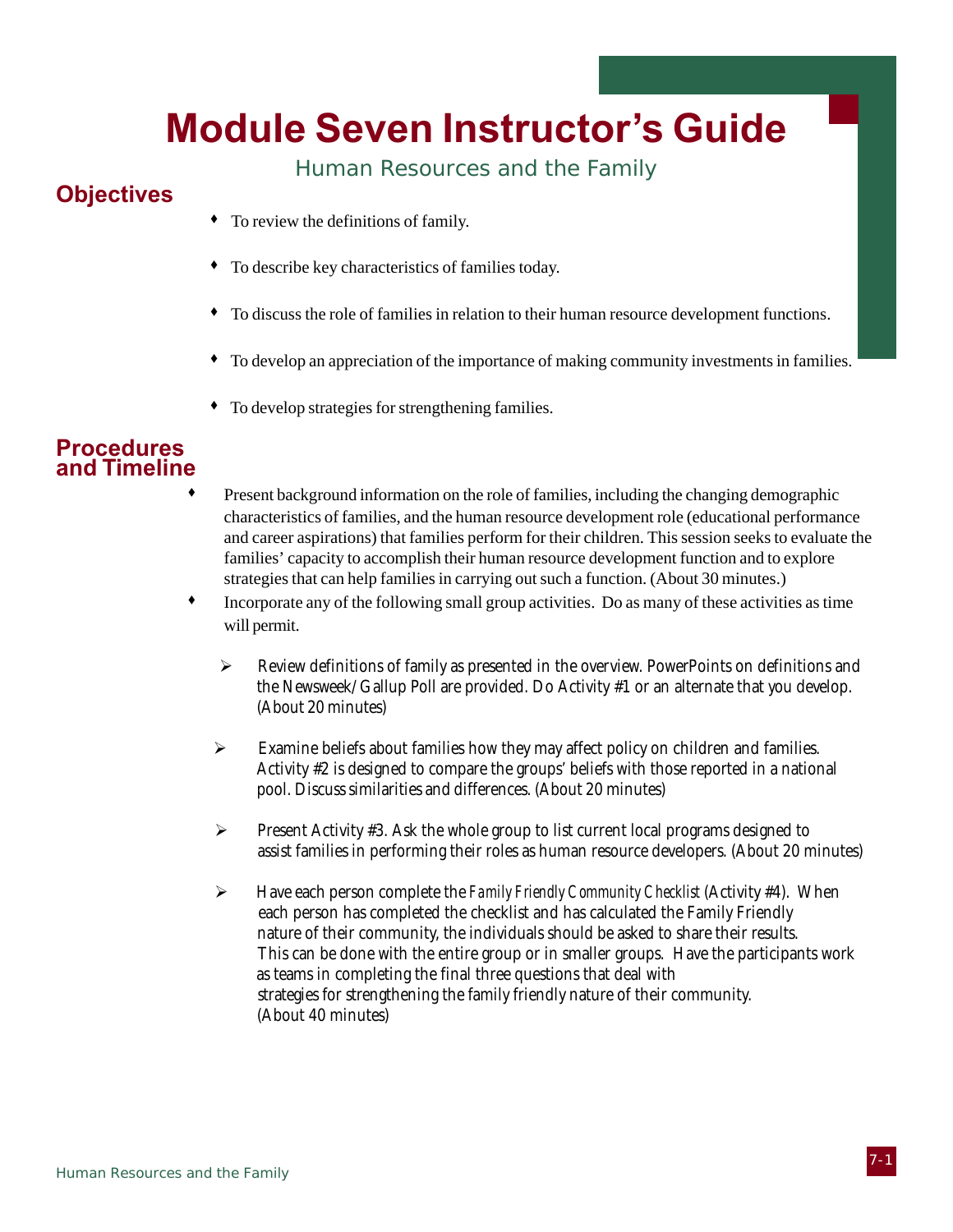

- Handouts needed for Activities #1, 2, 3 and 4.
- Microsoft PowerPoint, markers, overhead pens, tape, blackboard or newsprint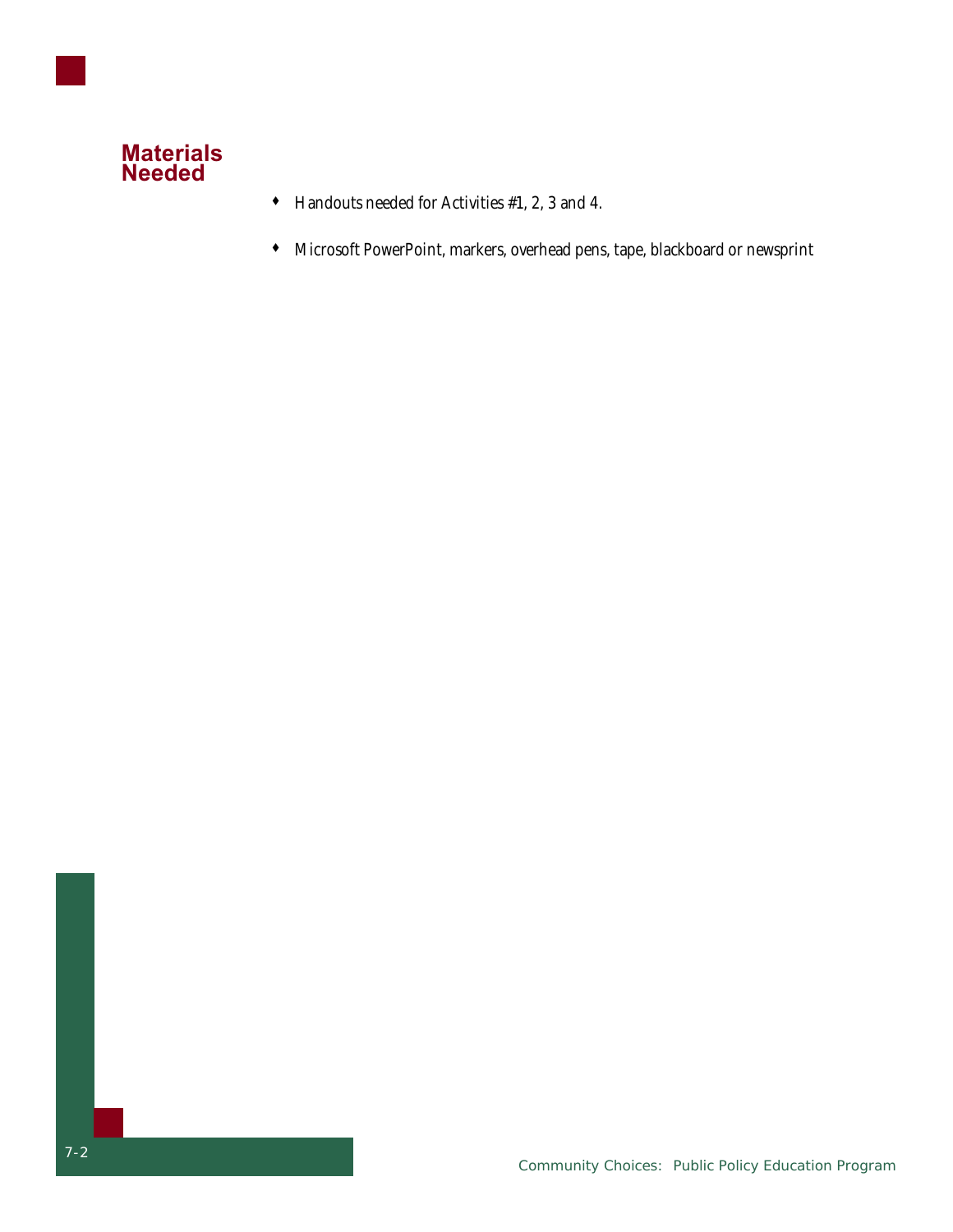# Human Resources and the Family: The Roles and Functions of Families

Ann K. Mullis Florida State University

Lionel J. Beaulieu Southern Rural Development Center

 The American family has undergone significant changes in the last few decades. The perception of many people is that the health of families has weakened. In part, the concern tends to be linked to the fact many family situations today deviate from the traditional view regarding family composition—one that includes the presence of both parents in the home, and a mother who stays at home to rear the children. While many continue to embrace this image of the traditional family, in reality, it falls short of being the dominant family type present in today's society. In fact, only a quarter of all families in the U.S. fit this popular imagery of the American family.

 In this module, we examine some of the current definitions of families and describe some of their key characteristics. In addition, we highlight recent data that help profile the various family arrangements existing in the U.S. and South today. Next, we give specific attention to the significant roles that families play in the development of human resources – through child-rearing and other complementary activities. Finally, we present some of the strategies that have been proposed to further strengthen the ability of parents to carry out their key human resource development function.

 Accompanying this overview document is a set of activities and powerpoint documents. They have been incorporated into this module in order to engage groups in a discussion of local issues affecting families, in an examination of alternatives strategies for assisting families, in an assessment of potential consequences associated with these alternatives, and putting in place an implementation plan that is modeled after the public policy education framework outlined in Module One.

"Children learn beliefs, values and behaviors in the family context. These give them an educational orientation that defines the kind of career preparation they will receive."

### **Definitions**

An appropriate beginning point for this module is to undertake an examination of what is meant by the word "family." Unfortunately, finding a common definition of "family" is far an easy task. Tax bills, welfare and insurance payments, adoption procedures, and other events can all be dependent on how family is defined.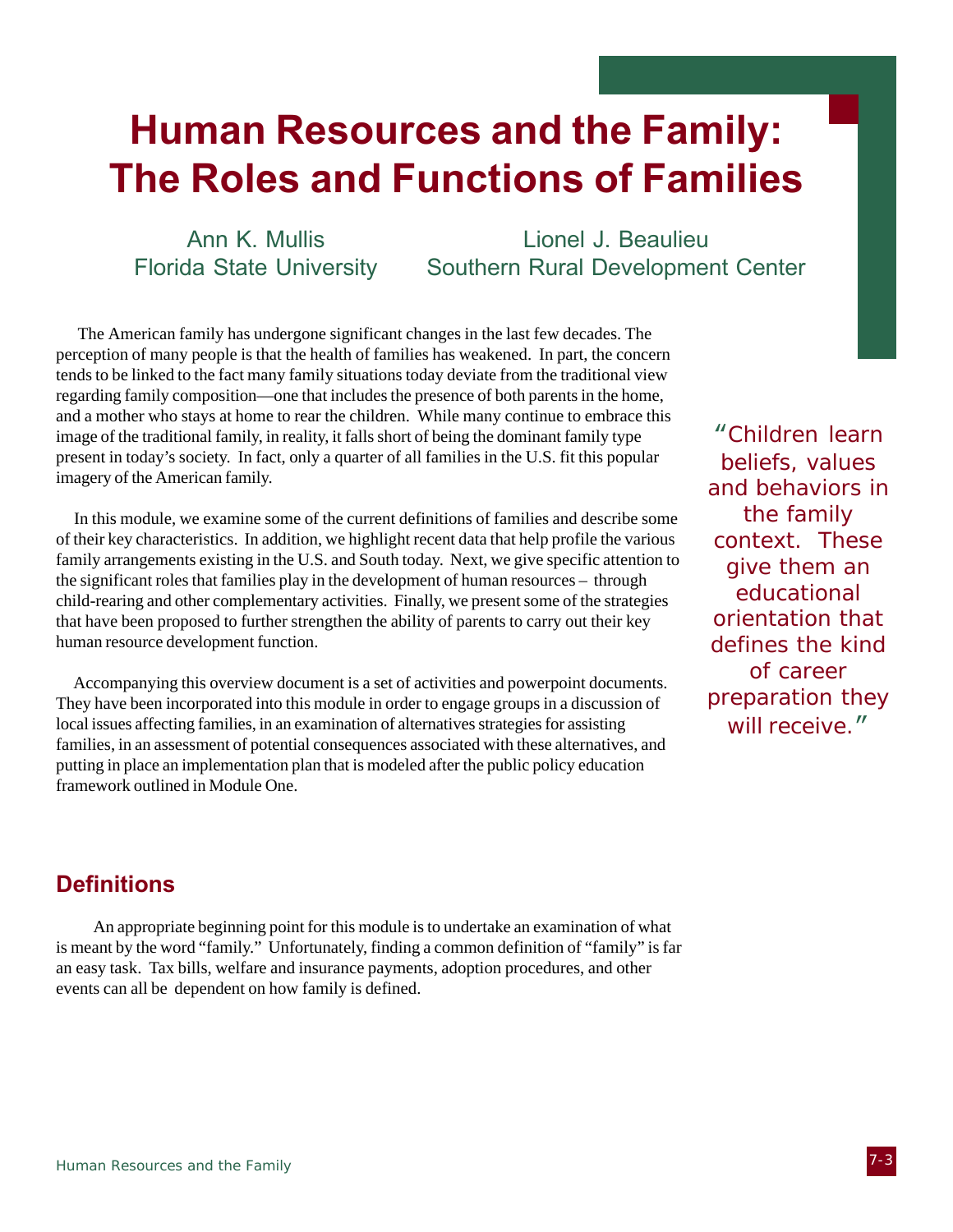"Most reports tell us that the family had changed significantly since the period of the 1970s... fewer than 10 percent of Americans live in the traditional male-headed, male breadwinner household."

### How the Family is Viewed:

- A household, including servants as well as kin of the householder (Webster's Dictionary of the English Language).
- Two or more persons related by birth, marriage or adoption who reside in the same household (U.S. Census Bureau).
- Exclusivity and longevity of a relationship; the level of emotional and financial commitment; how a couple conducts their everyday lives and holds themselves out to society; and the reliance placed upon one another for daily services (New York State Supreme Court. Note the absence of blood or legal tie through marriage or adoption).
- Measured by the functions it performs for its members; maintains the physical health and safety of members; helps shape a belief system of goals and values; teaches social skills; and creates a place for recuperation from external stresses (State of California Task Force on the Future of the Family).

These definitions offer evidence of the divergent ways in which families are being considered in today's society.

### What Are Families Like Today?

 Most reports tell us that the family has changed significantly since the period of the 1970s. This fact is most apparent when one realizes that fewer than 10 percent of Americans live in the traditional male-headed, male breadwinner household. One is more likely to find families in the 1990s who are either headed by two parents working outside the home, or by single mothers employed in the labor force. The economic need to have both parents working, as well as the larger number of people who are experiencing divorces, are among the factors that have contributed to these changes.

 Statistics paint an interesting picture of today's families. More than 50 percent of marriages that began during the 1980s are likely to end in divorce [1]. Of white children, 40 percent reach age 17 without two biological parents in the home. For African American children, the figure is twice that number. Table 1 begins to offer a good view of the various family environments in which children find themselves today, and how family arrangements have changed since 1980. On an overall basis, the number of children under 18 years old living in a family with both parents present has decreased from 77 percent in 1980 to 68 percent today. Two-parent families are highest among whites in 1998 (68 percent), followed by Hispanics (64 percent). Slightly over one-third of African American children under 18 years of age have both parents present in the home (36 percent). In fact, 51 percent of these children reside in 'Mother Only" households.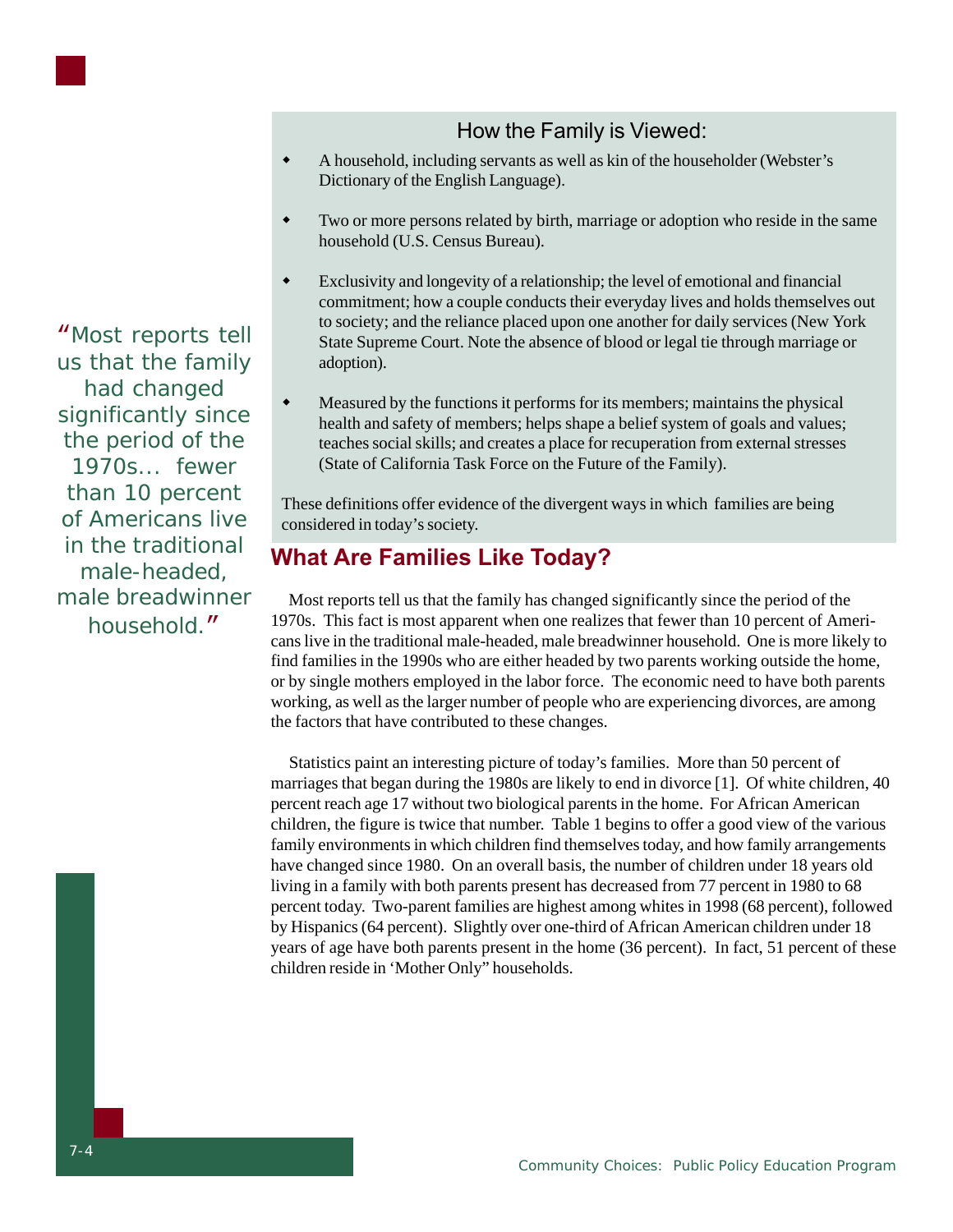### Table 1. Children Under 18 Years Old, by Presence of Parents, 1980-1998

|                                         |                      | Percent Living With    |        |                |                              |                  |                |                       |                   |
|-----------------------------------------|----------------------|------------------------|--------|----------------|------------------------------|------------------|----------------|-----------------------|-------------------|
|                                         |                      |                        |        |                | Mother Only                  |                  |                |                       |                   |
| Race and<br>Hispanic<br>Origin, by Year | Number<br>(in 1,000) | <b>Both</b><br>Parents | Total  | Divorced       | Married,<br>spouse<br>absent | Never<br>Married | <b>Widowed</b> | Father<br><b>Chly</b> | Neither<br>Parent |
| <b>ALL RACES</b>                        |                      |                        |        |                |                              |                  |                |                       |                   |
| 1980                                    | 63,427               | $7\!$                  | 18     | $8\,$          | $\sqrt{6}$                   | $\overline{3}$   | $\overline{2}$ | $\overline{2}$        | $\overline{4}$    |
| 1990                                    | 64,137               | 73                     | 22     | 8              | 5                            | $\overline{7}$   | $\overline{2}$ | $\overline{3}$        | $\overline{3}$    |
| 1998                                    | 71,377               | 68                     | 23     | $8\,$          | 5                            | 9                | $\mathbf{1}$   | $\overline{4}$        | $\overline{4}$    |
| <b>WHITE</b>                            |                      |                        |        |                |                              |                  |                |                       |                   |
| 1980                                    | 52,242               | 83                     | 14     | $\overline{7}$ | $\overline{4}$               | $\mathbf{1}$     | $\overline{2}$ | $\overline{2}$        | $\overline{2}$    |
| 1990                                    | 51,390               | 79                     | 16     | $8\,$          | $\overline{4}$               | 3                | $1\,$          | $\overline{3}$        | $\overline{2}$    |
| 1998                                    | 56,124               | $74$                   | $18\,$ | $8\,$          | $\overline{4}$               | $\mathfrak{S}$   | $\,1$          | 5                     | $\overline{3}$    |
| <b>BLACK</b>                            |                      |                        |        |                |                              |                  |                |                       |                   |
| 1980                                    | 9,375                | 42                     | 44     | 11             | 16                           | 13               | $\overline{4}$ | $\overline{2}$        | 12                |
| 1990                                    | 10,018               | 38                     | 51     | $10$           | 12                           | 27               | $\overline{2}$ | $\overline{4}$        | $8\,$             |
| 1998                                    | 11,414               | 36                     | 51     | 9              | $\overline{9}$               | 32               | $\mathbf{1}$   | $\overline{4}$        | 9                 |
| <b>HISPANIC</b>                         |                      |                        |        |                |                              |                  |                |                       |                   |
| 1980                                    | 5,459                | $75\,$                 | $20\,$ | $\sqrt{6}$     | $\,8\,$                      | $\overline{4}$   | $\overline{2}$ | $\overline{2}$        | $\overline{4}$    |
| 1990                                    | 7,174                | 67                     | 27     | $\tau$         | $10\,$                       | 8                | $\overline{2}$ | $\overline{3}$        | $\overline{3}$    |
| 1998                                    | 10,863               | 64                     | 27     | $\sqrt{6}$     | $8\,$                        | 12               | $\mathbf{1}$   | $\overline{4}$        | 5                 |

### Source: Statistical Abstract of the United States 2000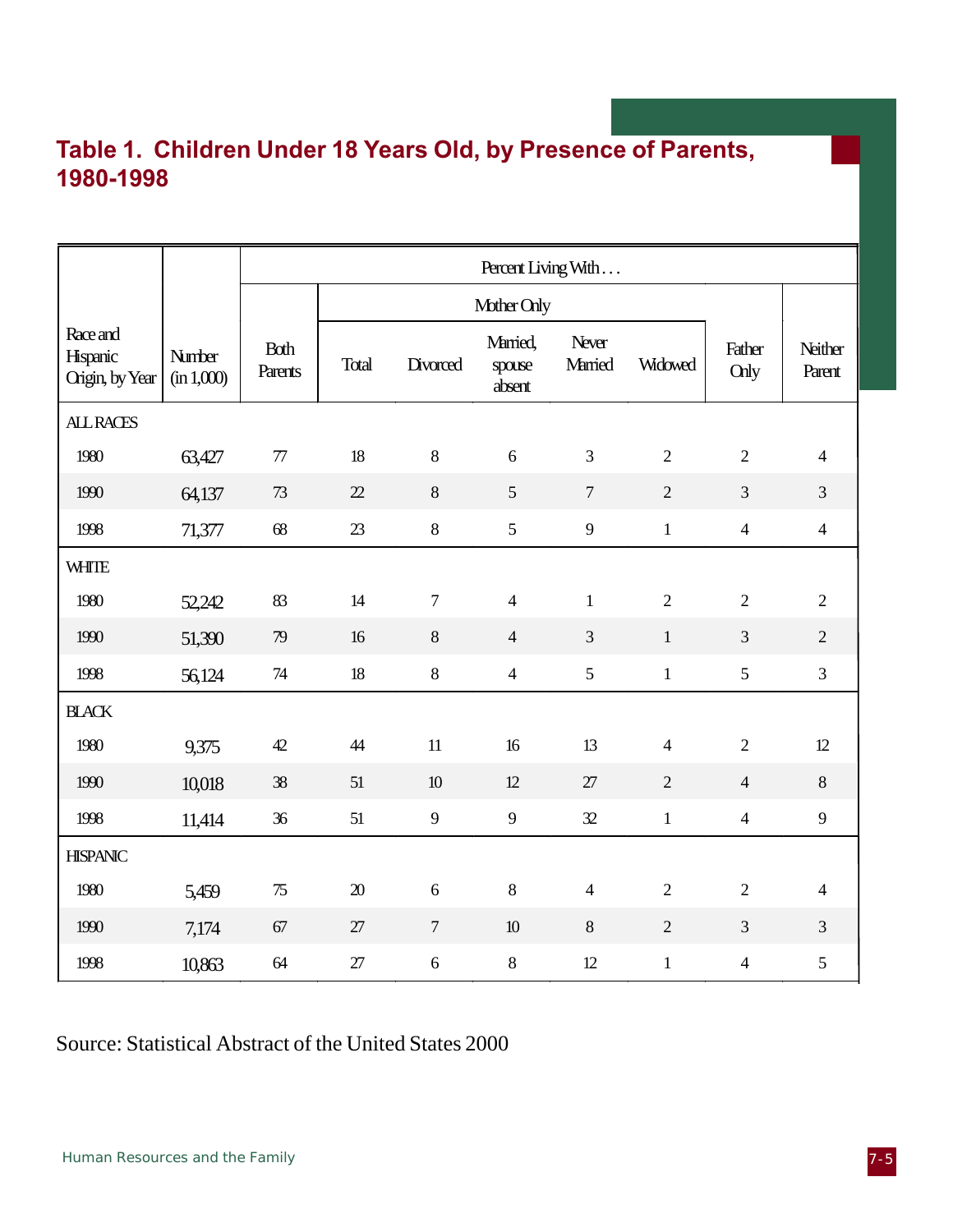### Table 2. Unmarried Couples in the United States, 1980-1999

|                                                |       |       | <b>YEAR</b> |       |       |
|------------------------------------------------|-------|-------|-------------|-------|-------|
| Number by<br>Presence of                       | 1980  | 1985  | 1990        | 1995  | 1999  |
| Children                                       |       |       |             |       |       |
| Unmarried<br>Couples<br>(in<br>thousands)      | 1,589 | 1,983 | 2,856       | 3,668 | 4,486 |
| No Children<br><b>Under 15 Years</b><br>Old    | 1,159 | 1,380 | 1,966       | 2,349 | 2,981 |
| Some Children<br><b>Under 15 Years</b><br>Old  | 431   | 603   | 891         | 1,319 | 1,505 |
| Percent With<br>Children Under<br>15 Years Old | 27.1  | 30.4  | 31.2        | 35.9  | 33.5  |

Source: Statistical Abstract of the United States 2000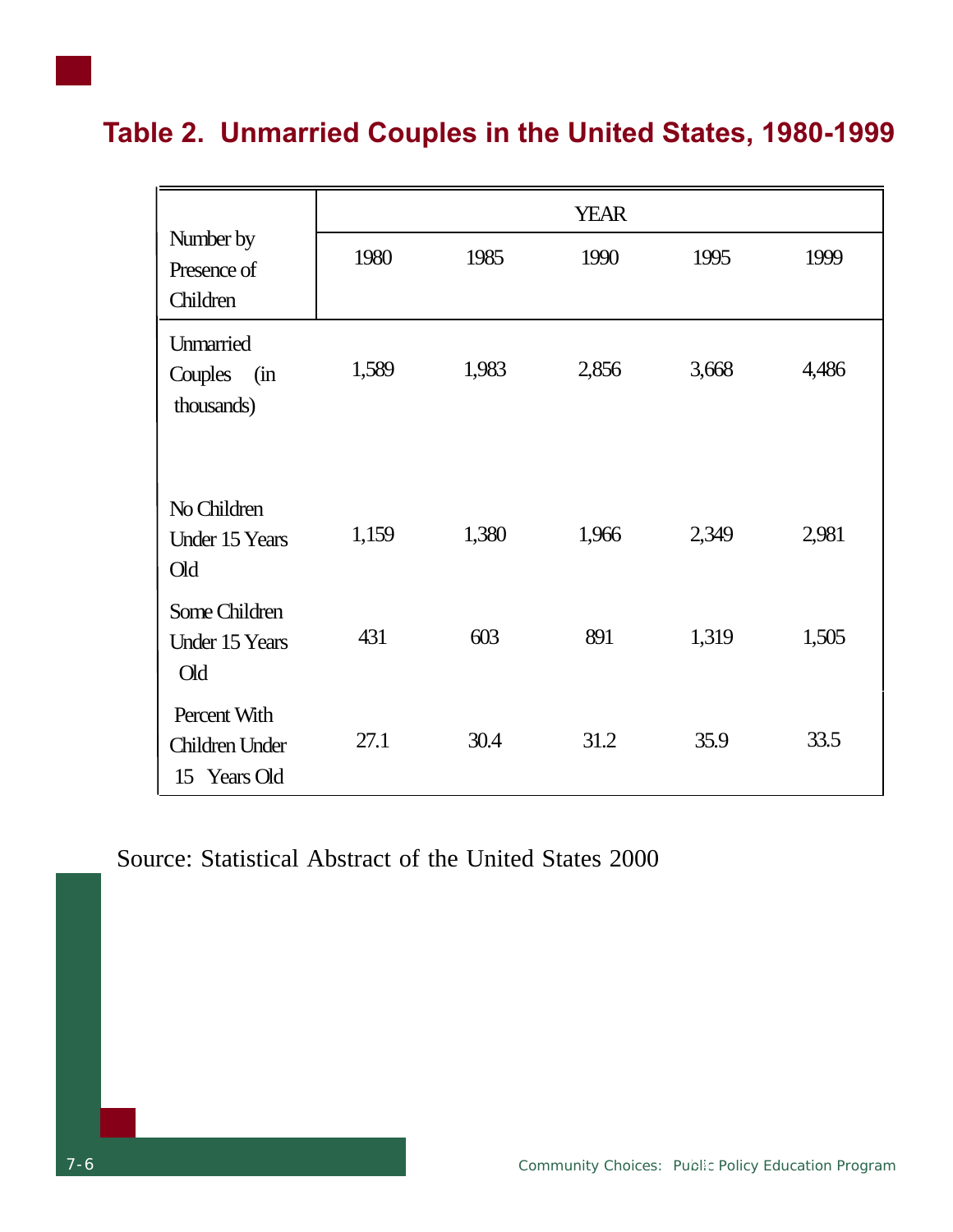### Table 3. Families With Own Children Under 18 Years Old, by Metropolitan-Nonmetropolitan Residence in the U.S., 1998

| Place of                |                  |            |              | Number of Families (in thousands), and the Percent of |
|-------------------------|------------------|------------|--------------|-------------------------------------------------------|
| Residences              |                  |            |              | Families, With Own Children Under 18 Years Old        |
|                         | <b>All Races</b> | White      | <b>Black</b> | Hispanic                                              |
| Metropolitan            |                  |            |              |                                                       |
| Total                   | 27,872           | 41,072     | 7,781        | 8,620                                                 |
| Married-Couple          | 20,243           | 32,719     | 3,341        | 6,138                                                 |
| Families                | (72.7%)          | $(79.7\%)$ | $(42.9\%)$   | $(71.2\%)$                                            |
| Male Householder        | 1,355            | 1,732      | 292          | 347                                                   |
|                         | $(4.9\%)$        | $(4.2\%)$  | $(3.7\%)$    | $(4.0\%)$                                             |
| <b>Female Household</b> | 6,273            | 6,621      | 4,149        | 2,136                                                 |
|                         | $(22.5\%)$       | $(16.1\%)$ | $(53.3\%)$   | $(24.8\%)$                                            |
| Nonmetropolitan         |                  |            |              |                                                       |
| Total                   | 6,888            | 10,894     | 1,335        | 958                                                   |
| Married-Couple          | 5,026            | 8,545      | 654          | 696                                                   |
| Families                | $(73.0\%)$       | $(78.4\%)$ | $(49.0\%)$   | (72.7%)                                               |
| Male Householder        | 443              | 531        | 78           | 49                                                    |
|                         | $(6.4\%)$        | $(4.9\%)$  | $(5.8\%)$    | $(5.1\%)$                                             |
| <b>Female Household</b> | 1,419            | 1,817      | 602          | 213                                                   |
|                         | $(20.6\%)$       | $(16.7\%)$ | $(45.1\%)$   | $(22.2\%)$                                            |
|                         |                  |            |              |                                                       |

### Source: Current Population Survey, March 1998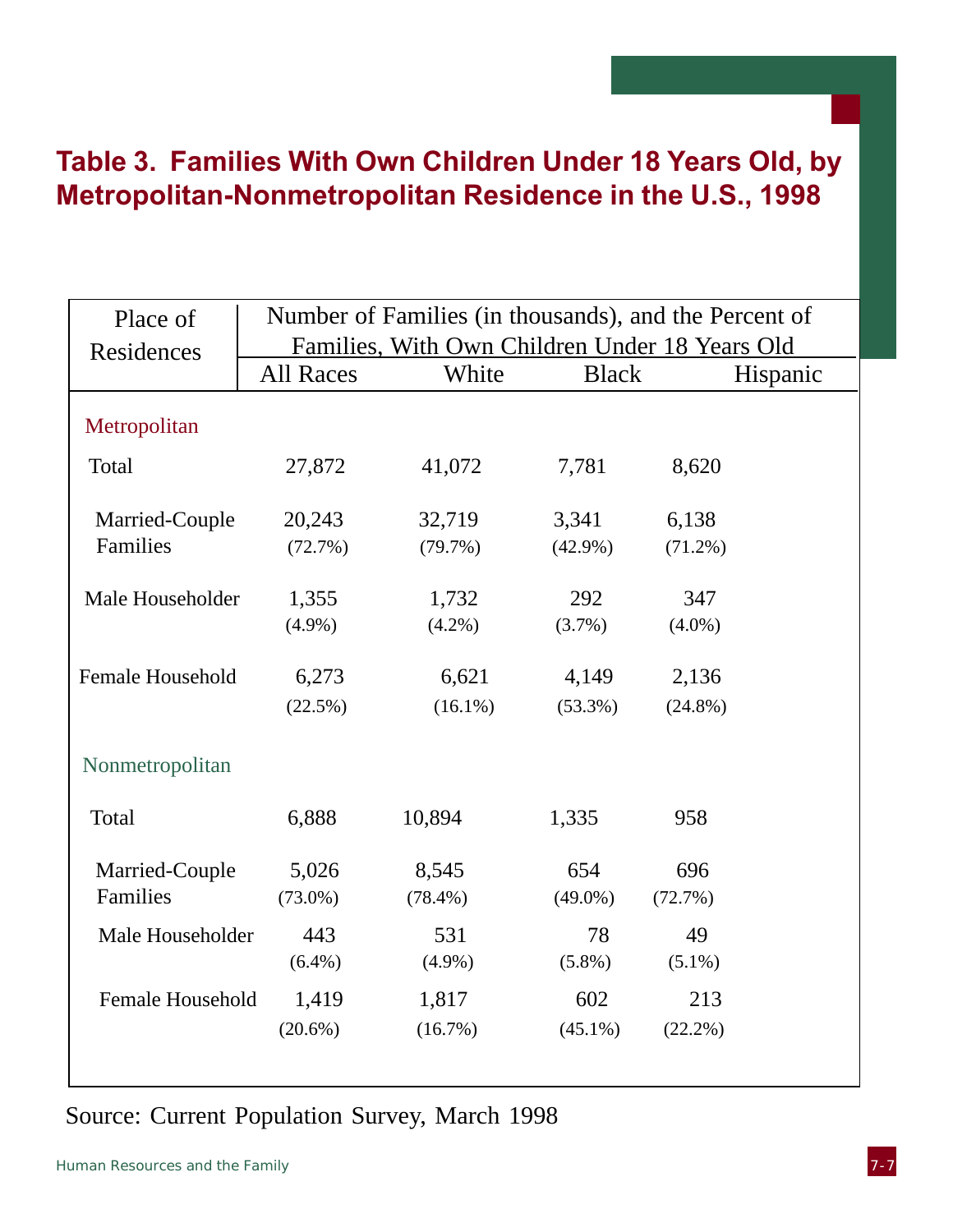For white and Hispanic children living in "Mother Only" families, the main reason for this status is due to a divorce. For African Americans, "Mother Only" families are becoming increasingly linked to the never married status of the mother. In 1998, 32 percent of Black children living in a "Mother Only" family had a mother who was never married. In 1980, the figure was only 13 percent. A large proportion of these unmarried mothers are teenagers.

 What has undergone dramatic increases in recent years has been the existence of unmarried couples (cohabitation). In 1980, just under 1.6 million couples were cohabiting (see Table 2). This number increased to 2.9 million in 1990, and has approached the 4.5 million mark in 1999. This represents a 282 percent increase over the 1980-99 time period. Of the 4.5 million unmarried couples in the U.S., nearly 34 percent have children under 15 years of age in the home.

 When the living arrangements of children under 18 years of age are examined by place of residence, we uncover only minor differences. Overall, most children under 18 years old living in either a metro or nonmetro area tend to be living in married couple family (see Table 3). Little differences exists among white or Hispanic families with regard to family type. Nonmetro Black children under 18 years of age are more likely to live in a married-couple family then metro Black children (49 percent vs. 42.9 percent). The largest share of metro Black children under 18 are living in female households (53.3 percent).

 The distribution of family households in the South by family type is presented in Table 4. It presents the actually number of family households that are composed of married couple, male only, and female only parents. Figure 1 visually presents the proportional distribution of these family households by race. Among white family households, some 82 percent are composed of married couple families. Among Hispanics, the lion's share of family households are made up of married couple families (73.6 percent). Approximately 1 in 4 Hispanic family households involve the presence of a female only parent. With regard to African American family households, nearly 48 percent are made up of married couple families, while a near equal proportion (45.6 percent) have a female only parent in the household.

### **Women Participation in the U.S. Labor Force**

 While the structure of America's families has undergone dramatic changes over the past few decades, an equally significant change has occurred in the involvement of women in the labor force, especially among women with children. As Table 5 reveals, less than 2 in 5 married women with any children were engaged in the workforce in 1970. By 1999, the number had expanded to 7 in 10 . When specific ages of children are examined, we find that barely 30 percent of married women with young children under 6 years of age were employed in the workforce in 1970. This number doubled (61.8 percent) by 1999. Among women who were widowed, divorced, or separated, approximately 1 in 2 with children under 6 were actively working in 1970. By 1999, the number had grown to more than 3 in 4. For women with children 6-17 years of age, the

"Despite the increasing involvement of women in the work force, the 1991 poverty statistics are startling when examined by family type."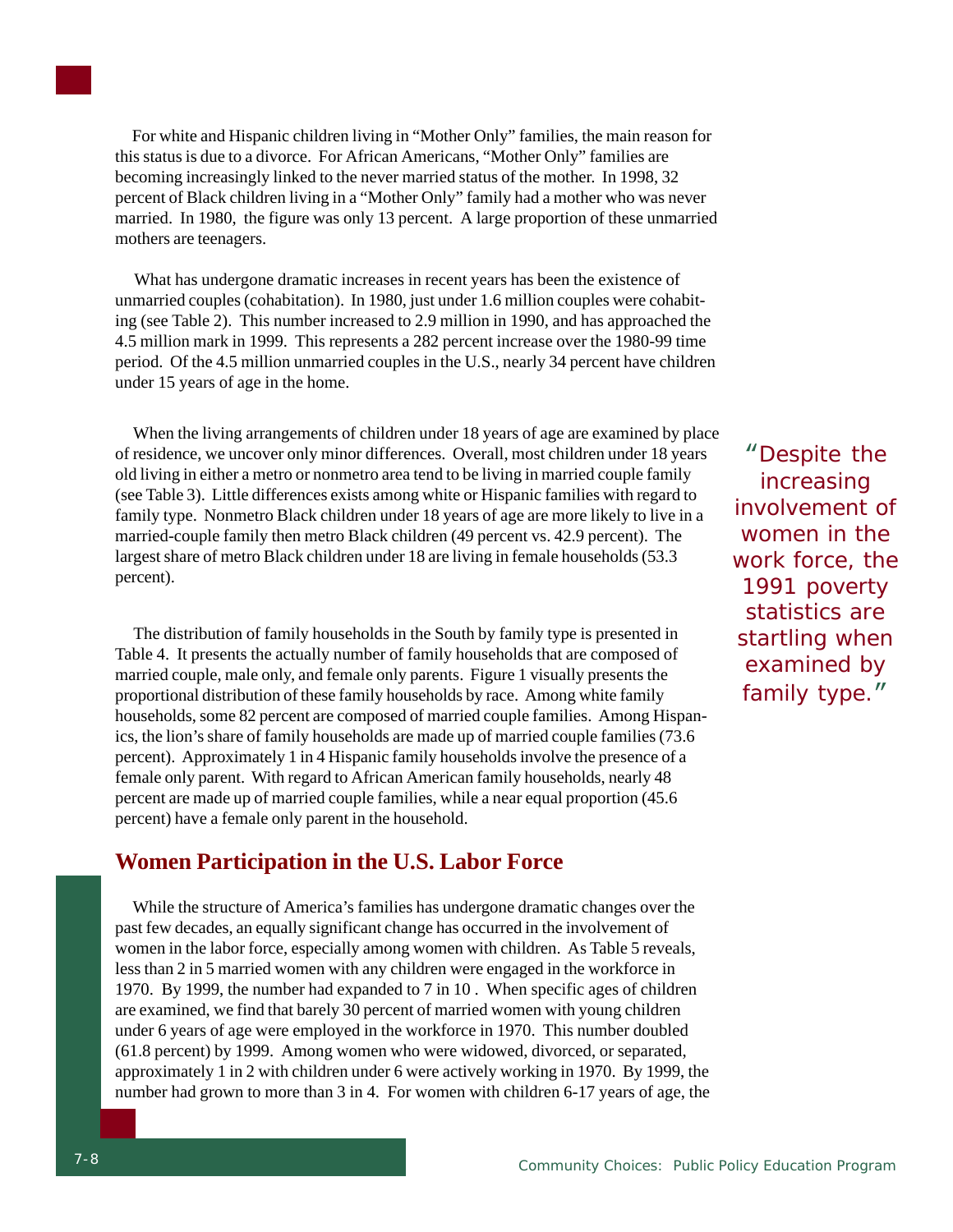### Table 4. Type of Family Households in the South (in 1,000s) by Race and Ethnicity, 1998

|                              |        | Race/Ethnicty |          |
|------------------------------|--------|---------------|----------|
| Type of Family<br>Household  | White  | <b>Black</b>  | Hispanic |
| <b>Married Couple Family</b> | 16,684 | 2,261         | 1,724    |
| Male Householder             | 1,007  | 305           | 147      |
| Female Householder           | 2,662  | 2,155         | 470      |

 **Source: Current Population Survey, March 1998**



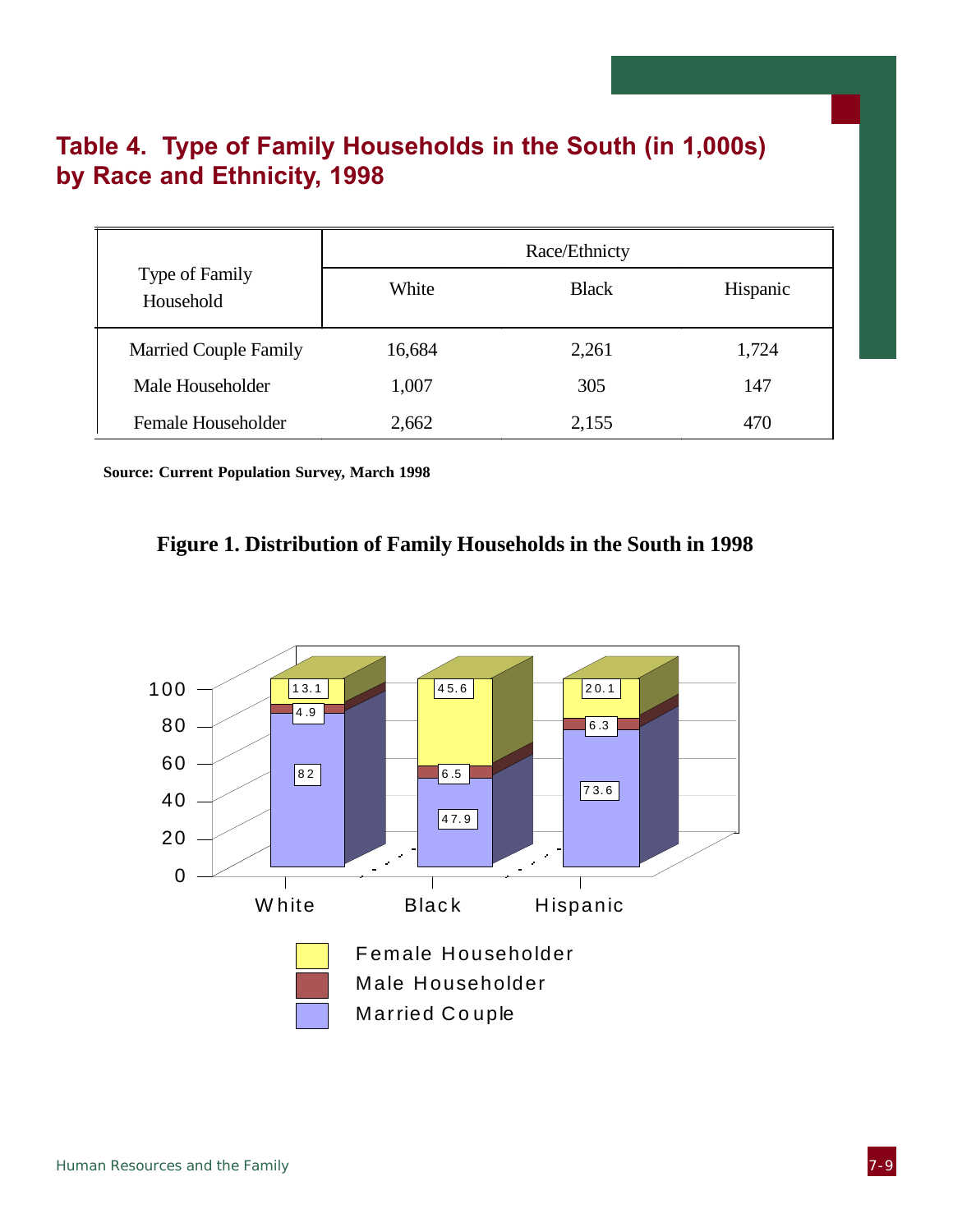| e Participation Rates of U.S. Women in the Labor Force by Marital |                        |
|-------------------------------------------------------------------|------------------------|
| 1                                                                 | of Children, 1970-1999 |
| l'able 5. Labor Force                                             | ad Presence and Age or |

|      |               |                         |                    |                                 | With Any Children |       |               |                           |
|------|---------------|-------------------------|--------------------|---------------------------------|-------------------|-------|---------------|---------------------------|
|      |               | Total                   |                    | Children 6 to 17 Years Old Only |                   |       |               | Children Under 6 Years Ol |
| Year | Single        | $M$ arried <sup>1</sup> | Other <sup>2</sup> | Single                          | Married           | Other | Single        | Married                   |
| 1970 | Not Available | 39.7                    | 60.7               | Not Available                   | 49.2              | 66.9  | Not Available | 30.3                      |
| 1980 | 52.0          | 54.1                    | 69.4               | 67.6                            | 61.7              | 74.6  | 44.1          | 45.1                      |
| 1990 | 55.2          | $\dot{\omega}$<br>66.   | 74.2               | 69.7                            | 73.6              | 79.7  | 48.7          | 58.9                      |
| 1995 | 57.5          | 70.2                    | 75.3               | 67.0                            | 76.2              | 79.5  | 53.0          | 63.5                      |
| 1999 | 73.4          | $\Box$<br>$\mathcal{L}$ | 80.4               | 82.6                            | 77.1              | 81.8  | 68.1          | 61.8                      |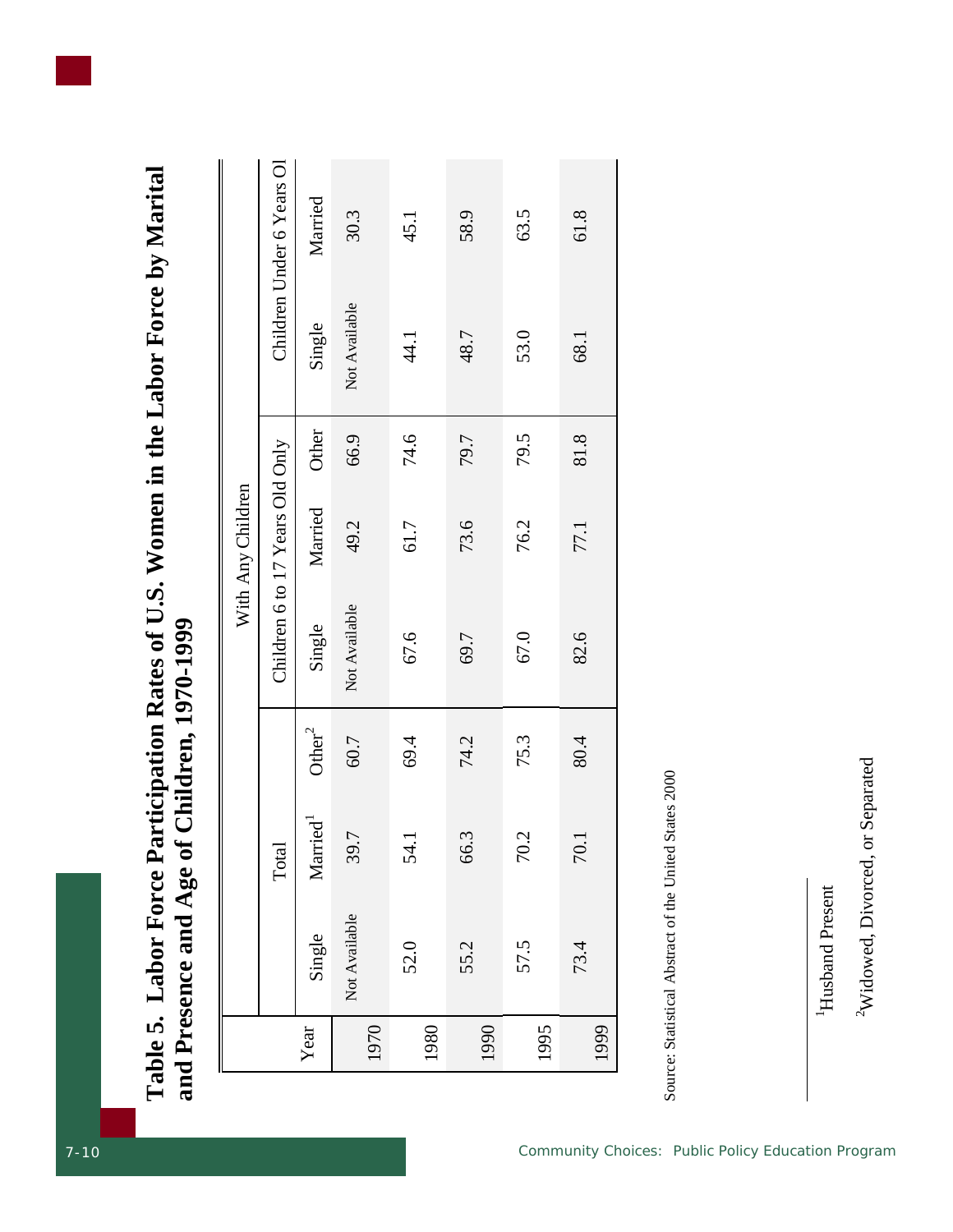percent employed in 1999 proved to be 77 percent or higher among all three marital status categories examined (i.e., single, married, or other). Clearly, these data show that the lion's share of women with children in the U.S. are actively participating in our nation's labor force.

### **Poverty Status and Family Type**

 Despite the increasing involvement of women in the work force, households that are headed by females (with no spouse present) and that have children under 18 years old continue to struggle in terms of their capacity to escape poverty. This fact is made particularly clear when the poverty status of female-headed households is contrasted with that of married couple families.

force and poverty counterparts, the figure was nearly 9 percent. Interestingly, nonmetro married couple At the national level, two-parent families with children under 18 years of age living at home are far less likely to be living in poverty than are female-headed households with children in this age grouping (see Figures 2 and 3). Among married couple families, less than 6 percent residing in metro areas were living in poverty in 1999. For their nonmetro blacks tended to do better than married black couple in metro areas in terms of escaping poverty. Whether living in a metro or nonmetro area, the percent of married Hispanic couples living below the poverty line proved to be quite sizable in 1999 (16.4 percent in metro, and 21.4 percent in nonmetro areas).

> Among female-headed households with no spouse present, a significant percent were poverty stricken in 1999. And, regardless of the race or ethnic group under consideration, poverty proved to be higher among female headed households located in the region's nonmetropolitan areas. For example, among black female headed households with children under 18 years old, poverty touched 44.9 percent of those living in metro households and 56.1 percent of those in nonmetro households (see Figure 3).

 When attention is focused on the Southern region of the United States, one finds that with only a few exceptions, the South is closely aligned with the nation in terms of family poverty rates across race and ethnic groups. As is true at the national level, poverty among married couple families in the South tends to be highest among Hispanic couples (see Figure 4), particularly among those living in the nonmetro South (23.3 percent). It is among female headed families with children under 18 that poverty tends to be most acute in the South. In particular, the proportion of these families living in poverty (as of 1999) stands at 33.7 percent in the metro South, and 48.5 percent in the nonmetro area of the region. The most impoverished group tends to be black female-headed households (with children under 18 years old) in the nonmetro South (56 percent), closely followed by female headed Hispanic families in the nonmetro South (51.8 percent). The percentage is smaller, but still sizable, among white female headed households in the nonmetro areas of the region, where 43 percent are found to living below the poverty line.

parents as they strive to effectively carry out their human resource development function. It There is little doubt that these trends are having, and will continue to have, a major impact on the lives of many of these children. The changing makeup of the family, coupled with the labor force and poverty attributes of these households, are creating much stress on is to this topic we now turn.

"The changing makeup of the family, coupled with the labor attributes of these households, are creating much stress on parents as they strive to effectively carry out their human resource development function."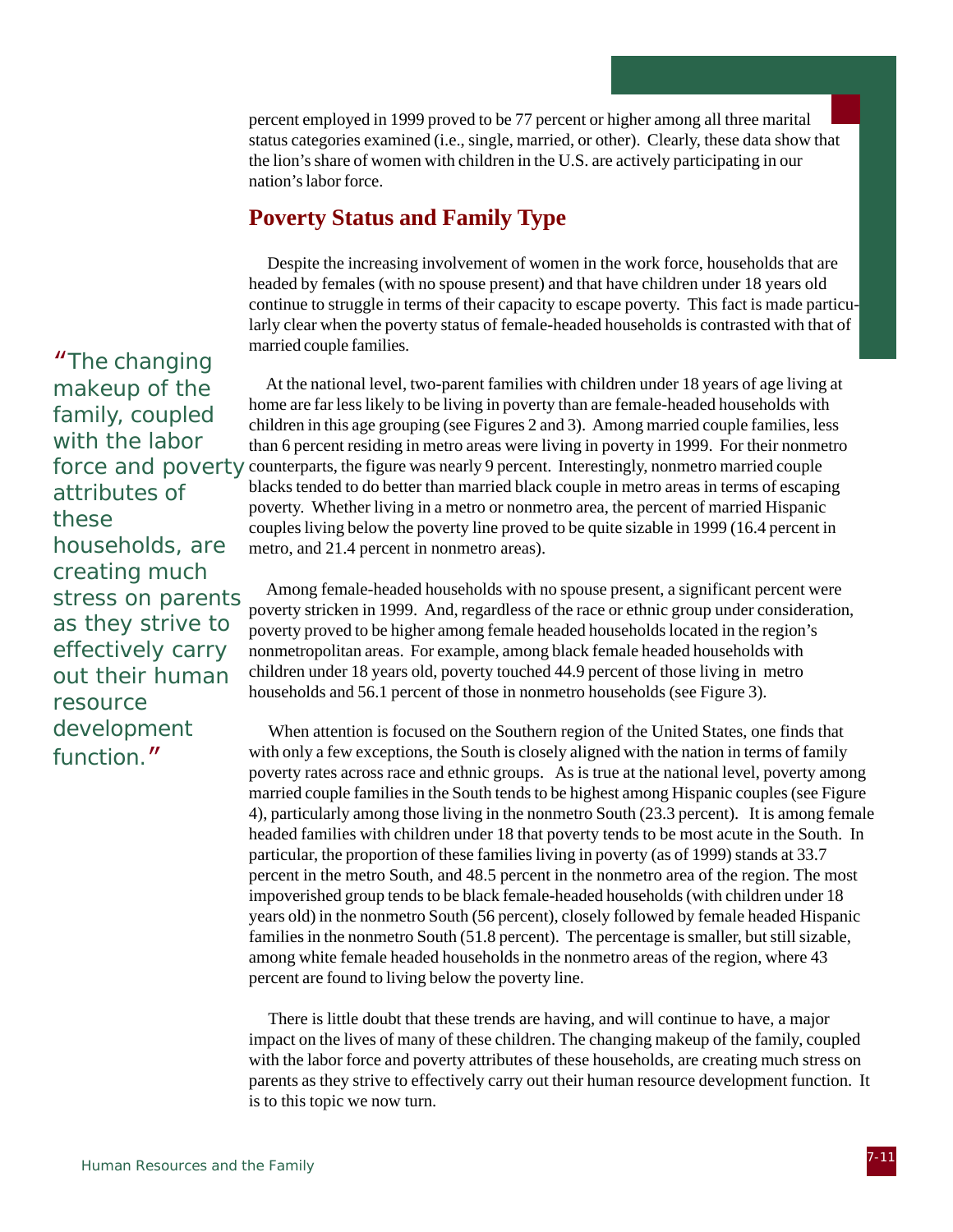

**Figure 2. Poverty Status of Married Couple Families in the U.S. with Children Under 18 Years Old, 1999**

**Figure 3. Poverty Status of Female Headed, No Spouse Present, Families in the U.S. with Children Under 18 Years Old, 1999**



*Community Choices: Public Policy Education Program*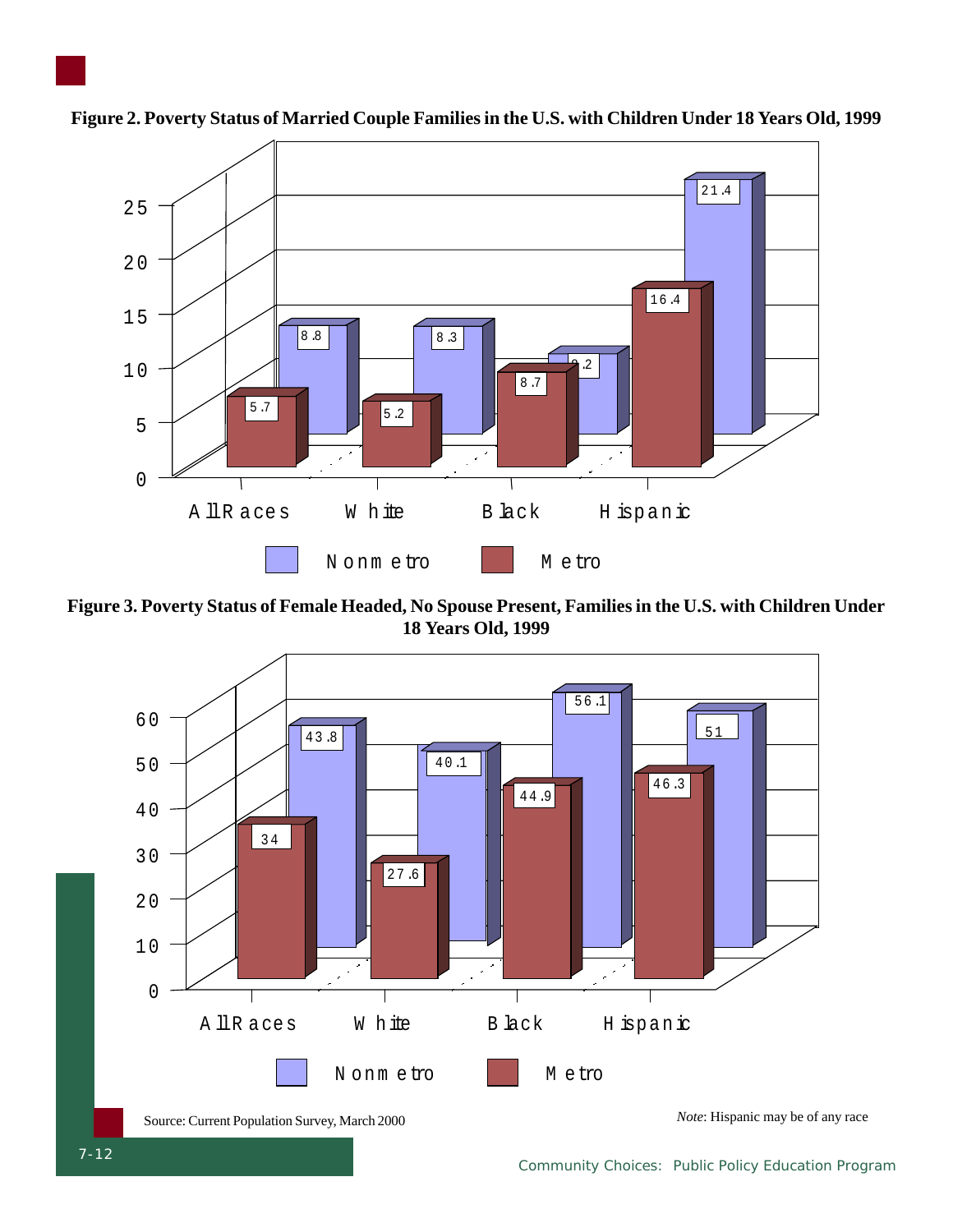

**Figure 4. Poverty Status of Married Couple Families in the South with Children Under 18 Years Old, 1999**

**Poverty Status of Female Headed, No Spouse Present, Families in the South with Children Under 18 Years Old, 1999**

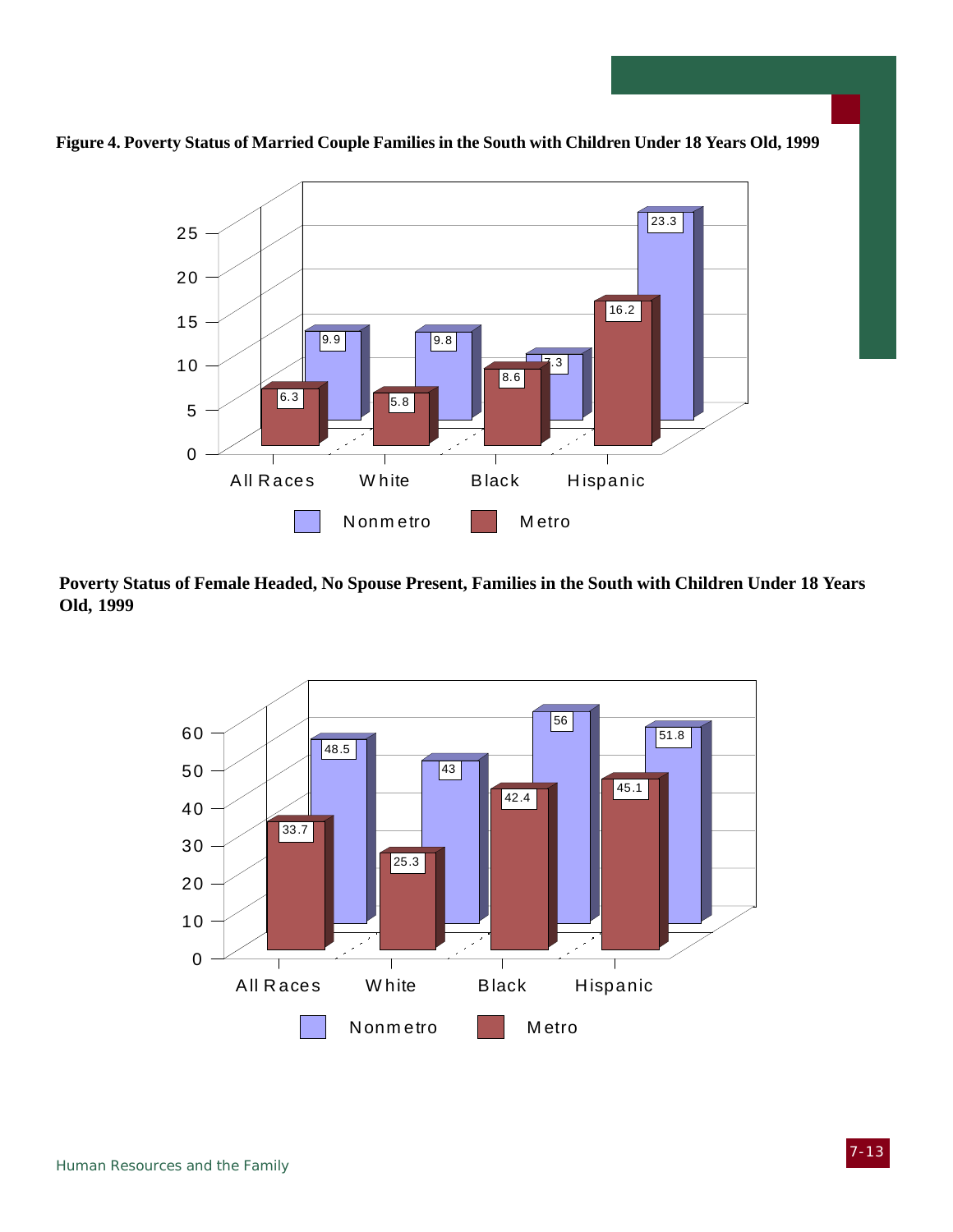

### **The Human Resource Development Functions of the Family**

 It has been stated that no other institution is as significant or critically important to a child's (or society's) welfare than is his/her family. This is true across all social and economic lines. Most families, regardless of composition, care enormously about their children. Families prepare their children for education. Through their expectations and aspirations, they place demands on children for performance, both socially or academically. By example, they teach the child how to be a parent, how to be an employee, and how to function in society.

 Research conducted by Coleman and his associates [4,5] tend to show that the family's influence on the development of their child can be seen as threefold: families provide financial capital, human capital, and social capital to their child. Financial capital constitutes the wealth and income which the family possesses, resources that can be used to allow the child to take part in activities that might enhance achievement. Human capital represents the educational level of the parents, a measure that offers some clue of the learning environment which the child may be exposed to at home. And social capital reflects the nature of the relationship that exists between the child and his/her parents. It addresses the quality and strength of the interactions between parents and the child.

"Research conducted by Coleman and his associates [4,5] tend to show that the family's influence on the development of their child can be seen as threefold: families provide financial capital, human capital, and social capital to their child."

 Why is the research by Coleman and his associates so important? The reason is because for many years, the belief was that the educational and income status of parents had the most potent impact on the human resource development of their children. That is, the socioeconomic status of parents was seen as having a significant influence on the aspirations and achievement levels of their children. So, children from families with higher socioeconomic status (that is, whose parents had a good education and income) were more likely to place a high value on educational achievement and to aspire to higher status occupations.

 While the importance of parental socioeconomic status is undeniable, Coleman's research shows that the presence of social capital in the family plays a significant in the human resource development of children. In fact, Coleman states that the educational and financial standing of parents are far less critical to the educational growth of the child if social capital is not present in the family, represented by the quality interactions and relations between parents and the child [2]. As an example, Coleman notes that despite the fact that parents today are better educated than ever before, the academic performance of their children has not always kept pace with the parents' educational standing. The reason, argues Coleman, is that the social capital of the family has slowly eroded because parents are not around the home as much or are not taking the time to interact with and relate to their children.

 The bottom line is that this weakening of the family's social capital is having some negative consequences on children as evidenced by poor academic performance and low career aspirations [3]. Newspaper columnist William Raspberry offered a similar argument. He noted that [9] :

. . . much of what we talk about in our discussions of school failure has little to do with what happens at school and a great deal to do with what happens (or fails to happen) at home. For the youngsters who come to school ready for learning, the schools are working pretty well.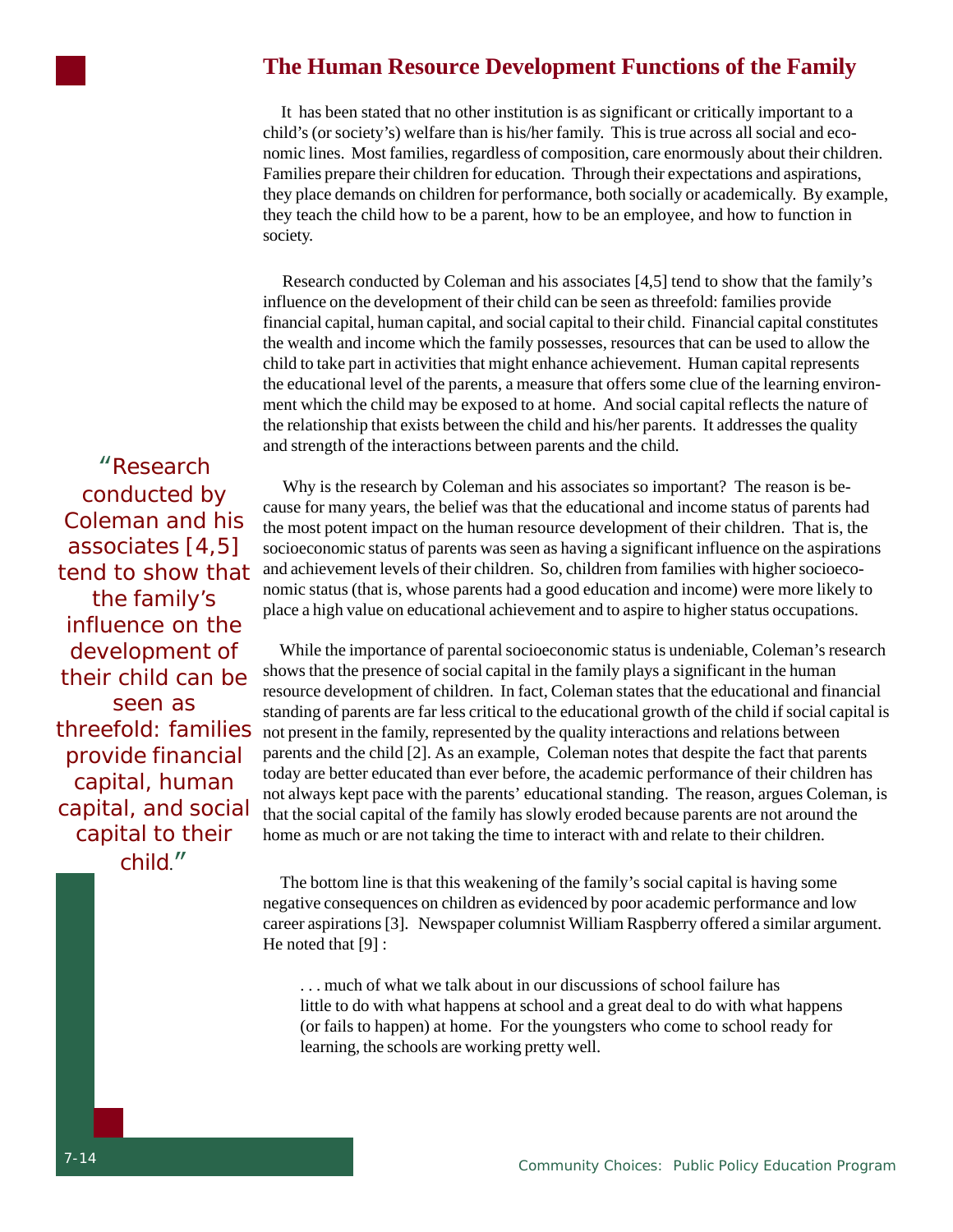What Coleman's findings, as well as Raspberry's commentary, suggest is that families with high social capital, represented by the presence of adults in the home and positive parent/child interactions on issues such as academic, social, economic and personal concerns, are more likely to have children who are socially competent and academically successful in school. What is most encouraging is that even among parents who have limited education and low incomes, their children can be equally capable of realizing academic success and can effectively transition into the world of work if these children are situated in a family environment where social capital is both present and strong.

### **The Importance of Community Investments in Families/Children**

 The academic, emotional, and social problems that many youth are experiencing today has created a situation in which much finger pointing is taking place. Some parents are blaming teachers for their lack of real interest and understanding of children. Teachers are blaming society for its unwillingness to support schools. And parents are being criticized for their lack of attention to and participation in their child's education.

 It is true that children who come from disadvantaged economic backgrounds come to school with issues other than academic readiness. Physical health is linked to a child's ability to learn. Children who lack rudimentary health care may have hearing, vision, health problems, emotional difficulties and development delays that will interfere with learning. Children who are hungry or stressed are not able to be attentive in the classroom. Although families are a child's first teacher, many need help in order to meet a child's basic needs.

 Several years ago, a report published by the National Association of State Boards of Education titled, *Caring Communities* [7] , outlined a series of recommendations that were designed to create supportive communities that could offer families a much needed helping hand. Two of the recommendations contained in that report remain viable even today. They are as follows:

- We recommend providing comprehensive support for young children and their families. Communities should help parents meet their need for health care, child care, and family support through quality public programs, enhanced initiatives by employers, and stronger informal efforts by voluntary organizations and individuals.
- We recommend improving support for young children and families in public schools. Elementary schools should implement developmentally appropriate teaching and assessment, based on our understanding of how young children learn and develop. Schools should also strengthen efforts in parent involvement and staff development and work with community agencies to provide appropriate and effective services to children and families.

"What is most encouraging is that even among parents who have limited education and low incomes, their children can achieve much academically and in the world of work if they are successful in creating a family environment in which social capital is both present and strong."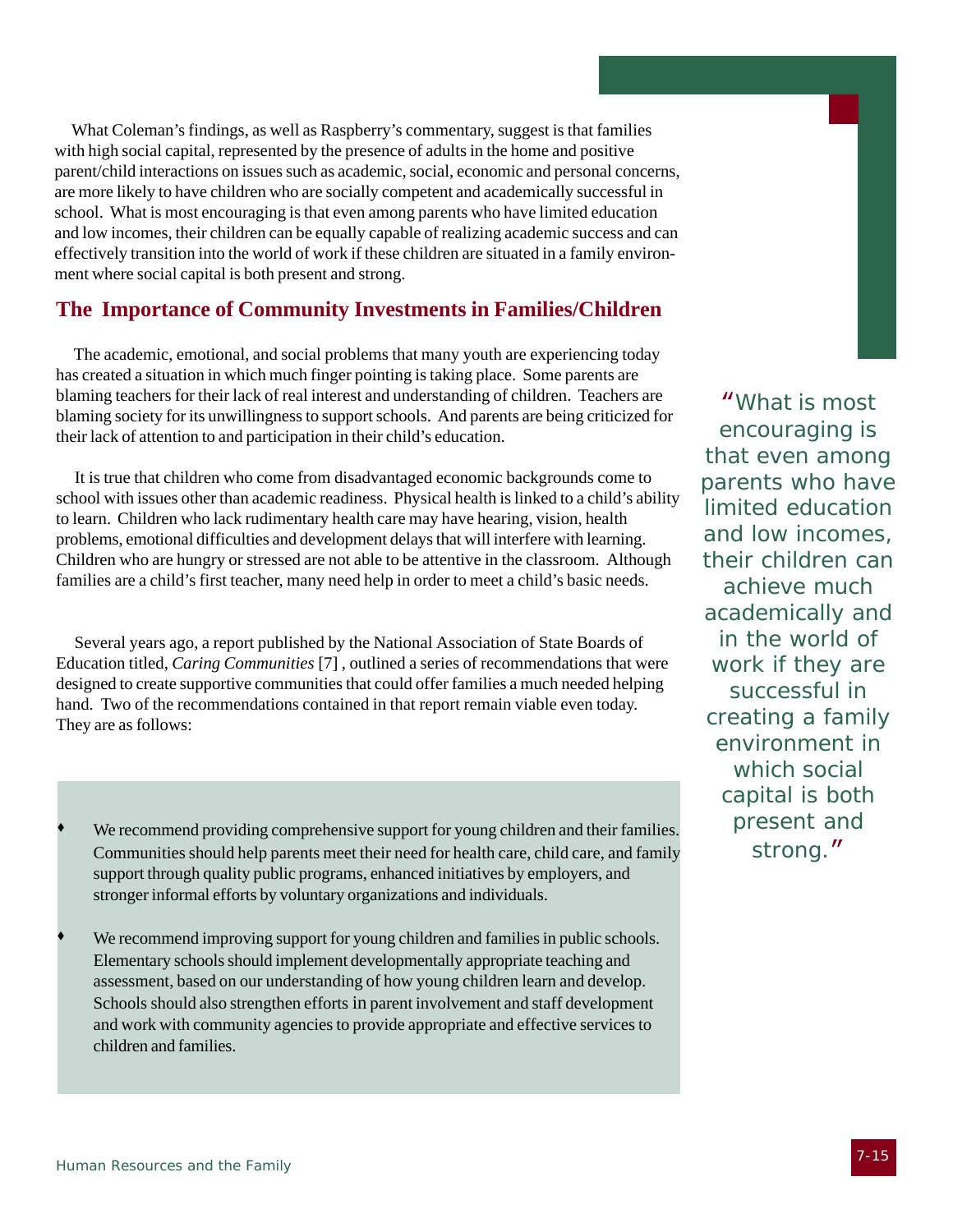

 Given the concerns expressed by Coleman regarding the deterioration occurring in the presence of social capital in the home, it appears that a partial response entails a more active role on the part of the community in helping fill the social capital gap that so many young people are experiencing today. The question is how might communities be an important source of social capital for young residents? Among the potential strategies are the following:

- Offering youth a set of positive experiences through the establishment of organized youth activities.
- Having organizations or individuals who are available to listen to youth who may need help with their problems or who long for someone simply to talk to.
- Local people giving attention and consideration to the views that youth have with regard to the future direction of their community.
- The business sector having an active involvement in the school system, involvement that is founded on its desire to better assist people to take a hard look at the needs of families youth in their academic performance and their career plans. This could include job shadowing and mentoring programs.

 These few examples are all symbolic of the presence of social capital in the community. Together, such initiatives are likely to help youth be successful because of the caring attitude that they perceive as being present in their community.

### **Building A Family Friendly Community**

 The changing nature of the American family has raised some concern about the ability of communities to devote attention to the needs of families. Lichter and his colleagues [6] have argued that if a goal of our society is to improve the academic success and job skills of today's youth, focus must be given on the family. Efforts are needed that can further strengthen the ability of families to succeed in their human resource development role. Communities must be a key player in making this happen.

 In recent years, Alberta, Canada developed a comprehensive checklist for assessing the family friendliness of a community. Among the key items contained in its checklist were the following [8] :

*Neighborhoods*

- $\Box$  Neighbors welcome families as community members.
- $\Box$  People know their neighbors.
- $\Box$  Community events are sensitive to, and reflective of, the diversity of family types and multicultural aspects of the area.
- $\Box$  Families know about community resources and activities available to them.
- $\Box$  Neighbors support each other (block parents, neighborhood crime watch, community leagues).
- $\Box$  Neighbors are available and willing to help in an emergency.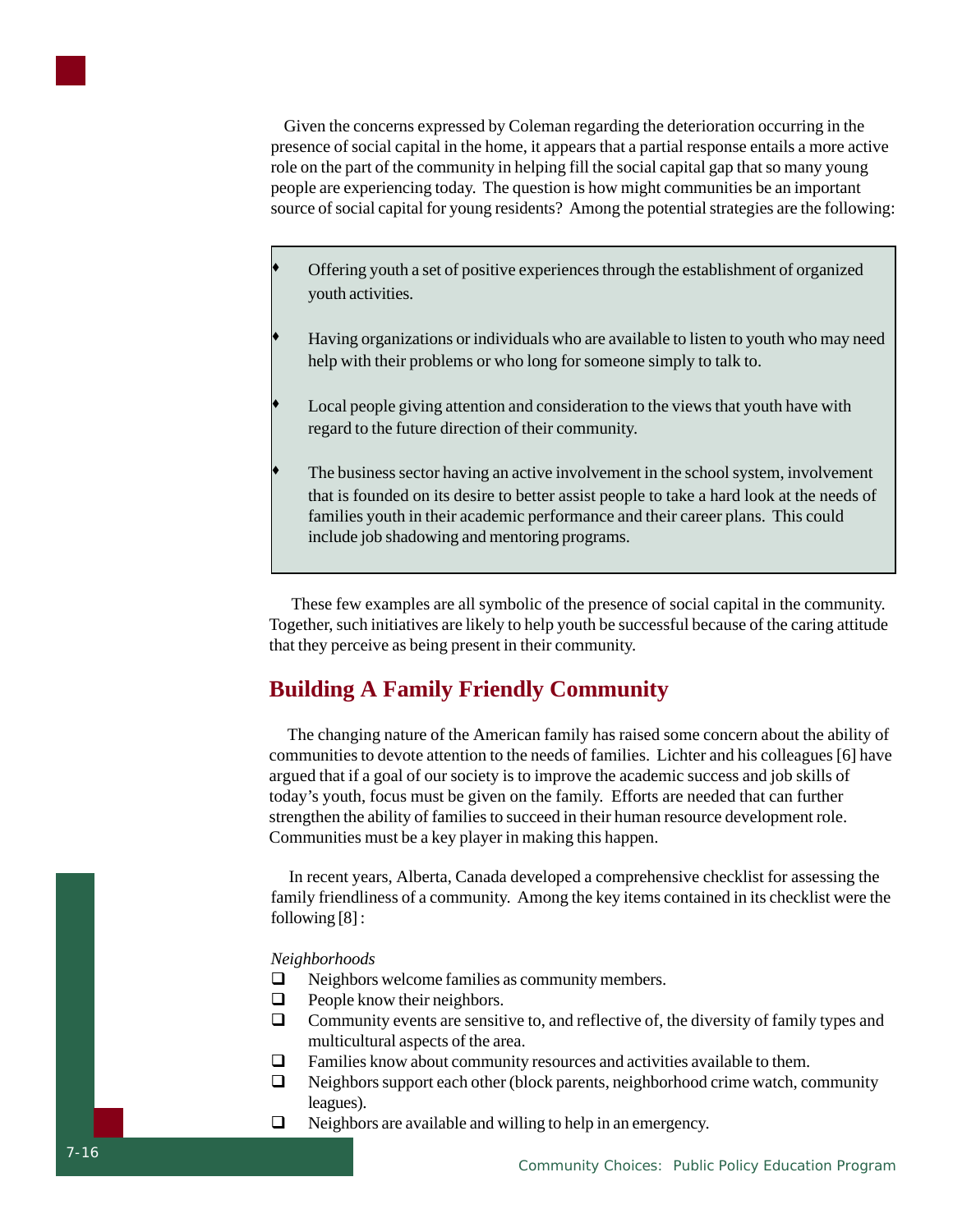#### *Schools*

- $\Box$  Schools welcome families and community members.
- $\Box$  Schools plan events that include all family members.
- $\Box$  Schools are responsive to different family types and structures and sensitive to their needs.
- $\Box$  Schools are accessible to the community that they serve.<br> $\Box$  Outreach support for children in need and their families is
- Outreach support for children in need and their families is facilitated by the school.
- $\Box$  Business and schools work together in partnership to encourage career explorations, job training, and skill development.

#### *Parenting*

- $\Box$  Workplaces are sensitive to and support the needs of working parents.
- $\Box$  Support networks are available for families in need.
- $\Box$  Parents are involved in activities and decisions that affect their children.
- $\Box$  Community members value and support the role of parents.

#### *Children*

- $\Box$  Community members value and care for children.
- $\Box$  Children contribute and are a part of the life of the community.
- $\Box$  Programs are available to support the growth and development of young children.
- $\Box$  Quality child care alternatives are available and accessible.

#### *Workplaces*

- $\Box$  Workplaces provide options that support the parenting role (such as flextime).
- $\Box$  Managers are sensitized to work and family realities.

#### *Public Involvement and Support*

- $\Box$  Elected officials are sensitive to family issues.
- $\Box$  Community-based systems of support for families are available.
- $\Box$  Policies that are approved by, and programs that are offered by, local governments are assessed for their impact on families.

 No doubt, the items contained in this checklist can provide some guidance on the type of concrete strategies that might be undertaken to advance the well-being of parents and their children. Certainly, taking steps to become a family friendly community will not be easy. On the other hand, failure to invest in local families and children may spell trouble in the future. Simply put, families play a vital role in shaping the educational and career aspirations of their children. Thus, they are a key ingredient in advancing the human resource endowments of a community.

 So, the questions a community must constantly ask itself is this: "What must be done, if anything, to strengthen the ability of local families to carry out their important roles and functions? What should the community do to promote the human resource development of its young people?" Certainly, the answers to these questions are far from easy, but they warrant careful discussion and deliberation by community leaders and citizens.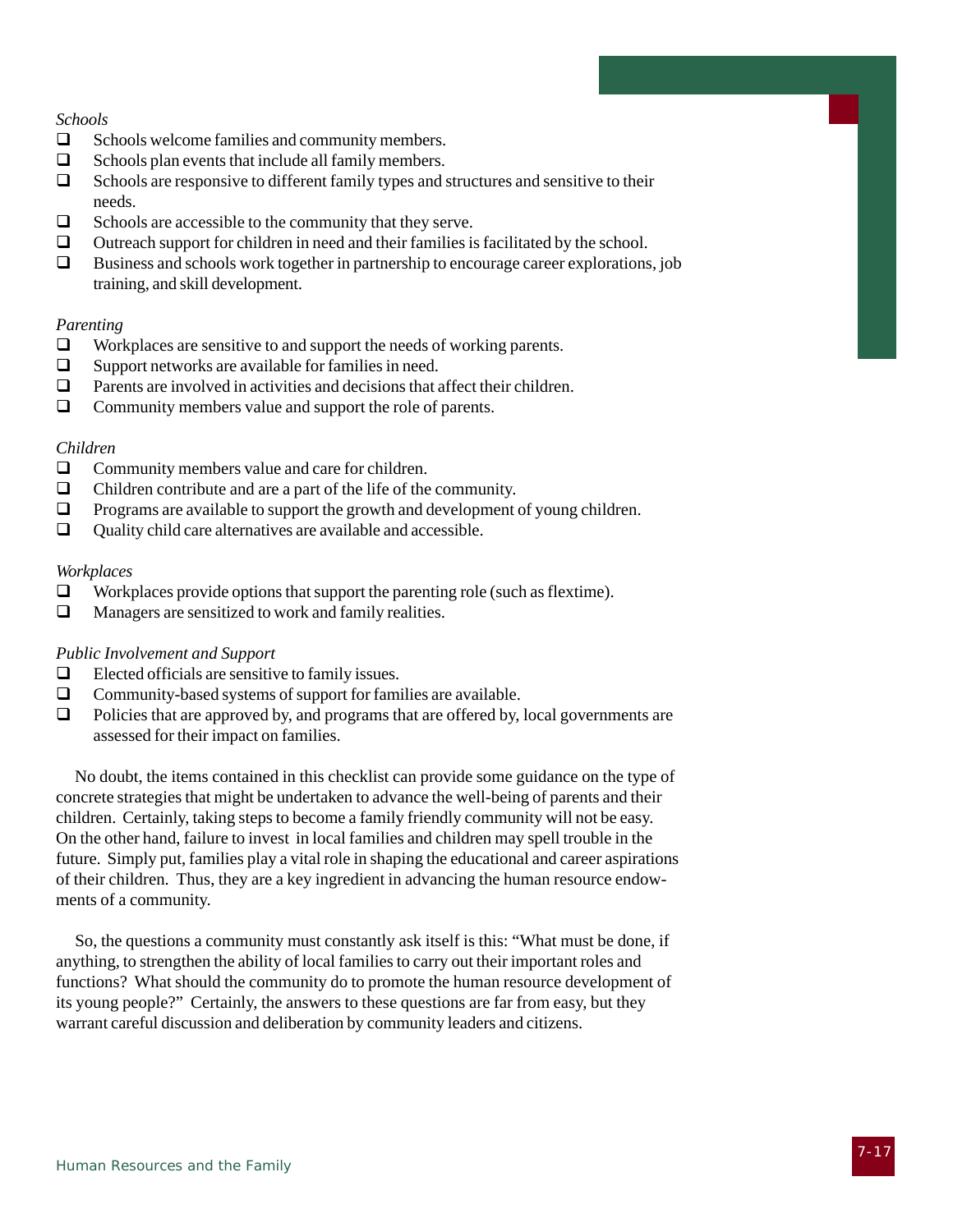

### **References**

- [1] Annie E. Casey Foundation. 2000 Kids Count Data Book: State Profiles of Child Well-Being. Baltimore, MD.
- [2] Coleman, J.S. 1988. "Social capital in the creation of human capital." American Journal of Sociology 94 (Supplement); S95-S120.
- [3] Coleman, J.S. 1990. Equity and Achievement in Education. Boulder; CO: Westview Press.
- [4] Coleman, J.S. and T. Hoffer. 1987. Public and Private High Schools: The Impact of Communities. New York: Basic Books.
- [5] Coleman, J.S, T. Hoffer, and S. Kilgore. 1982. High School Achievement. New York: Basic Books.
- [6] Lichter, Daniel T., Lionel J. Beaulieu, Jill L. Findeis, and Ruy Teixeira. 1993. "Human capital, labor supply, and poverty in rural America." Pp. 39-67 in Persistent Poverty in Rural America. Rural Sociological Society Task Force on Persistent Rural Poverty.
- [7] Nation Association of State Board of Education. Caring Communities: Supporting Young Children and Families. The Report of the National Task Force on School Readiness, 1991.
- [8] Premier's Council in Support of Alberta Families. 1994. "Family friendly community checklist: International Year of the Family. Edmonton, Canada.
- [9] Raspberry, William. 1992. "Something has to be done at home." Article appearing in the February 25 issue of the Gainesville Sun, Gainesville, Florida.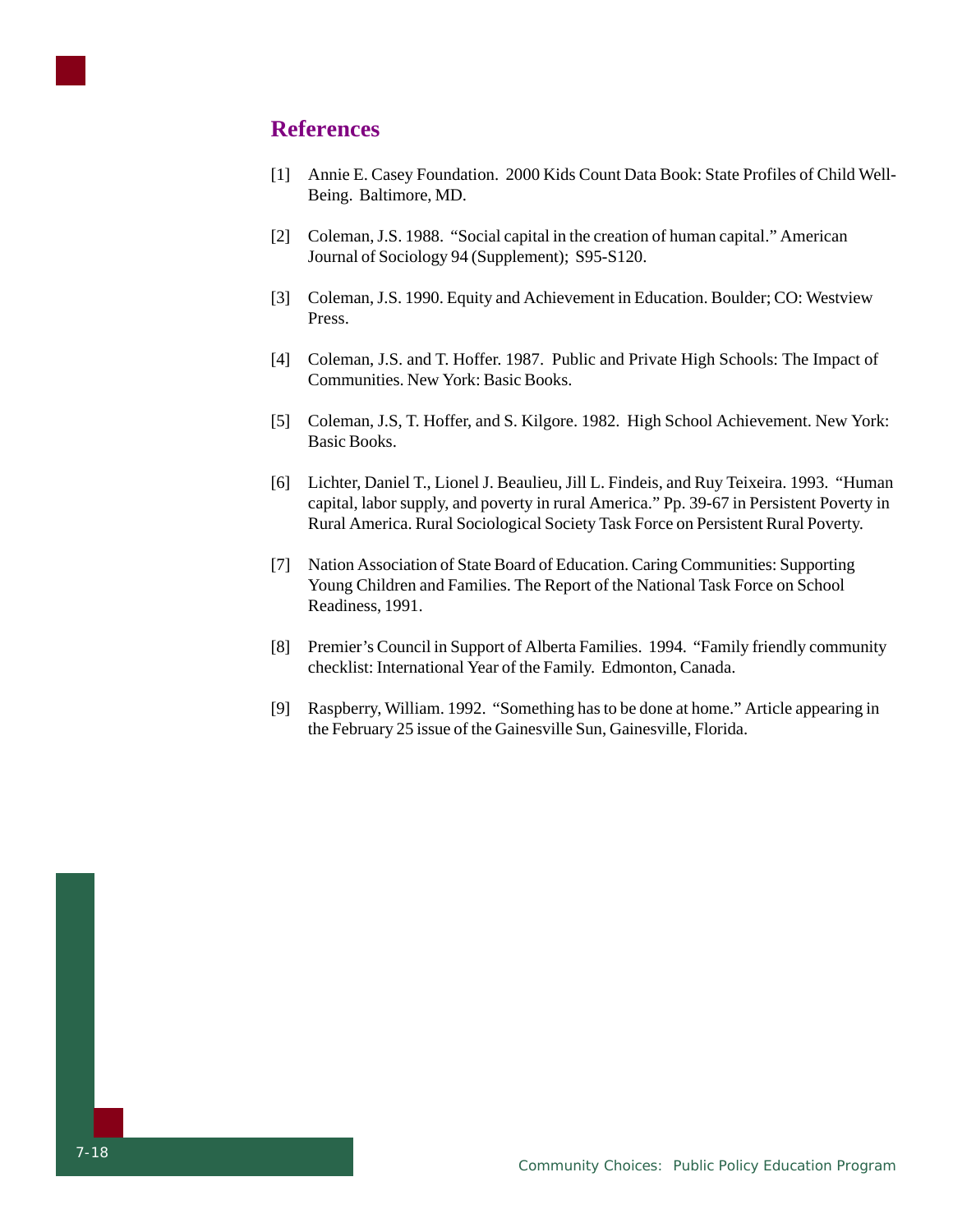# Module Seven Instructor's Guide

Human Resources and the Family

# Small Group Activities



7-19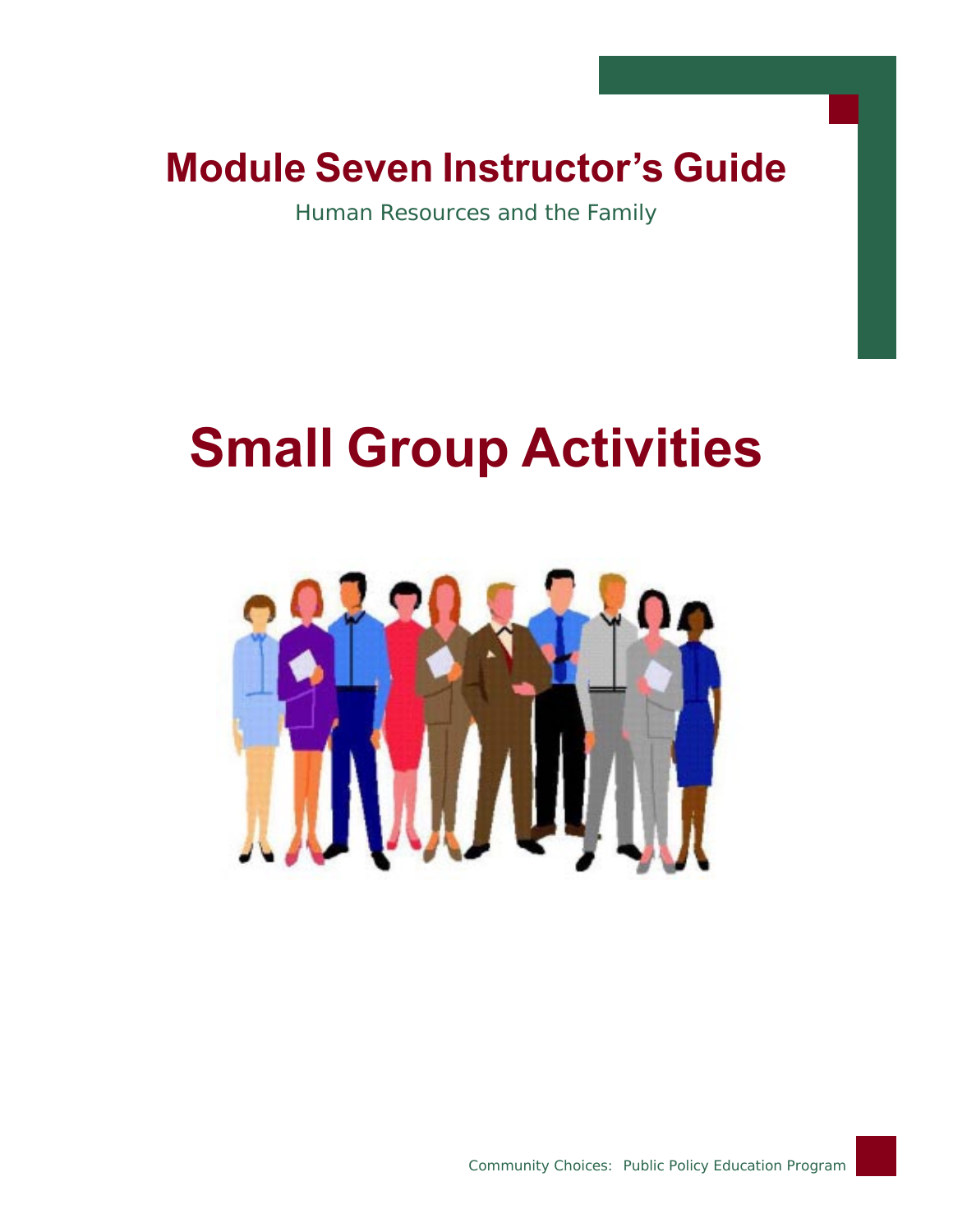# Human Resources and the Family

### Activity #1

 U.S. Supreme Court Justice Potter Stewart once stated that we might not be able to define a family, but we know one when we see it. Because definitions of families vary widely, it is helpful to have the group develop a working definition of family. Depending on total group size, this might be done in small groups.

- Brainstorm family definitions, functions, and characteristics. Accept everything at this point no discussion of pro's and con's.
- Go through each of items listed in previous activity and discuss each in terms of inclusivity/exclusivity and utility in defining legal and social relationships. If the group has difficulty generating ideas in activity one, use the elements of each definition previously provided; for example, two or more people related by birth or related by marriage residing in the same household.
- Develop a definition that is acceptable to the group from the selection of characteristics in the second activity. Who in the community "fits" into this definition? Who does not fit? Was Supreme Court Justice Potter correct?

.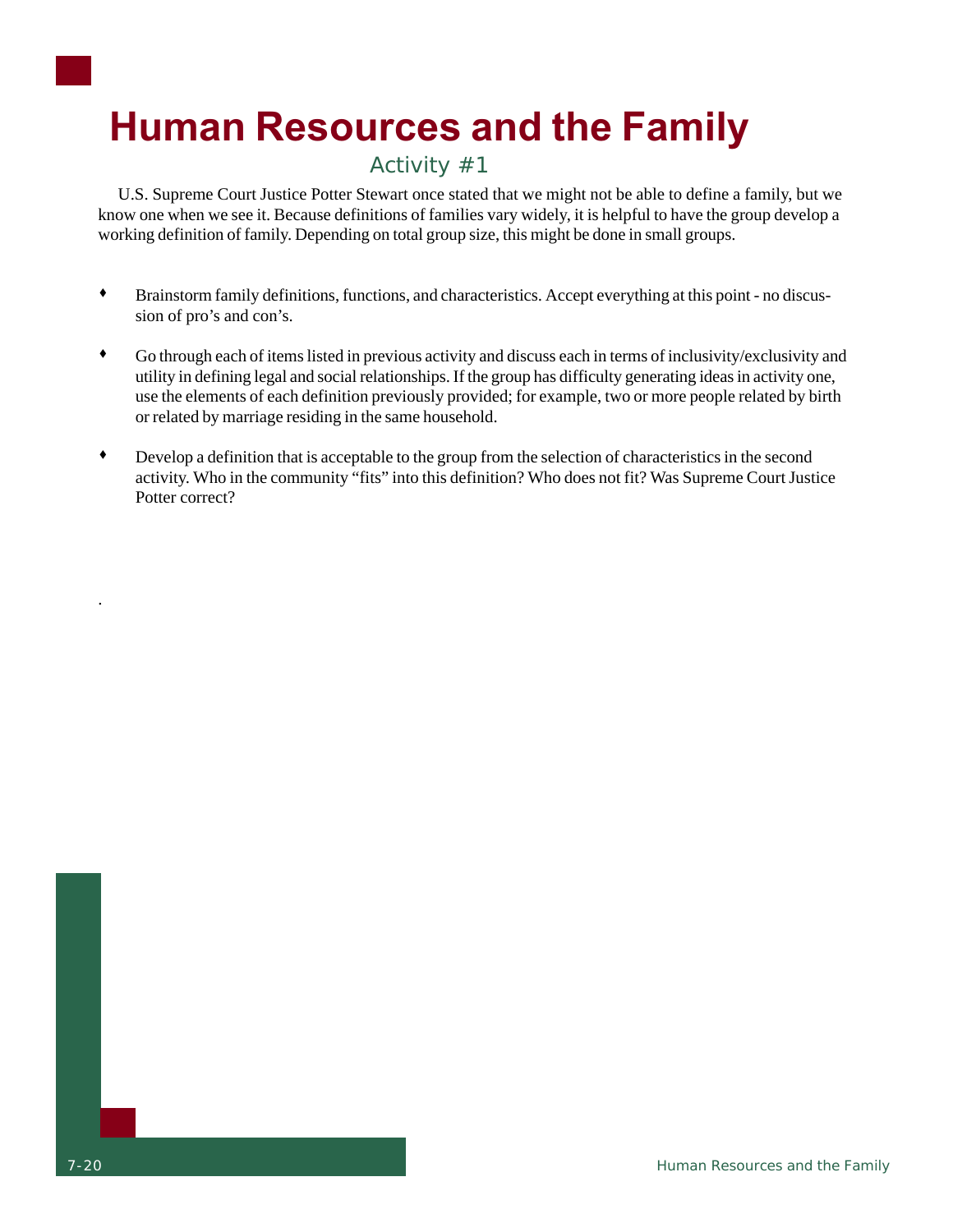# Human Resources and the Family

Activity #2

 After thinking about the definition of family, what shape are families in? A poll can be taken of the group. Local views can be compared with the Newsweek/Gallup Organization Poll. N/G items are responses to the Newsweek/Gallup Poll conducted in November 1990.

Is the American family better off or worse off than it was 10 year ago?

|     |     | Better |     | Worse |
|-----|-----|--------|-----|-------|
| N/G | 39% | Better | 49% | Worse |

Will the American family be better off or worse off 10 years from now? Better

|     |     | <b>Better</b> |     | Worse |
|-----|-----|---------------|-----|-------|
| N/G | 42% | Better        | 42% | Worse |

Which do you feel is more important for a family these days?

| N/G | 68%  | To make some financial sacrifices so that<br>one parent can stay home to raise the children. |
|-----|------|----------------------------------------------------------------------------------------------|
| N/G | 2.7% | To have both parents working so the family<br>can benefit from the highest possible income.  |

 When husbands and wives with young children are not getting along, should they stay together for the sake of the children or should they separate rather than raise the children in a hostile atmosphere?

N/G

|     |     | Separate |      | Stay together |
|-----|-----|----------|------|---------------|
| N/G | 70% | Separate | $\%$ | Stay together |

Which one of theses family concerns causes you to worry the most?

| Finding and paying for good health care | 21% |
|-----------------------------------------|-----|
| Keeping up with housing costs/payments  | 17% |
| Paying for children's college tuition   | 16% |
| Financing your retirement               | 12% |
| Getting good day care for children      | 9%  |
| Taking care of elderly, ailing parents  |     |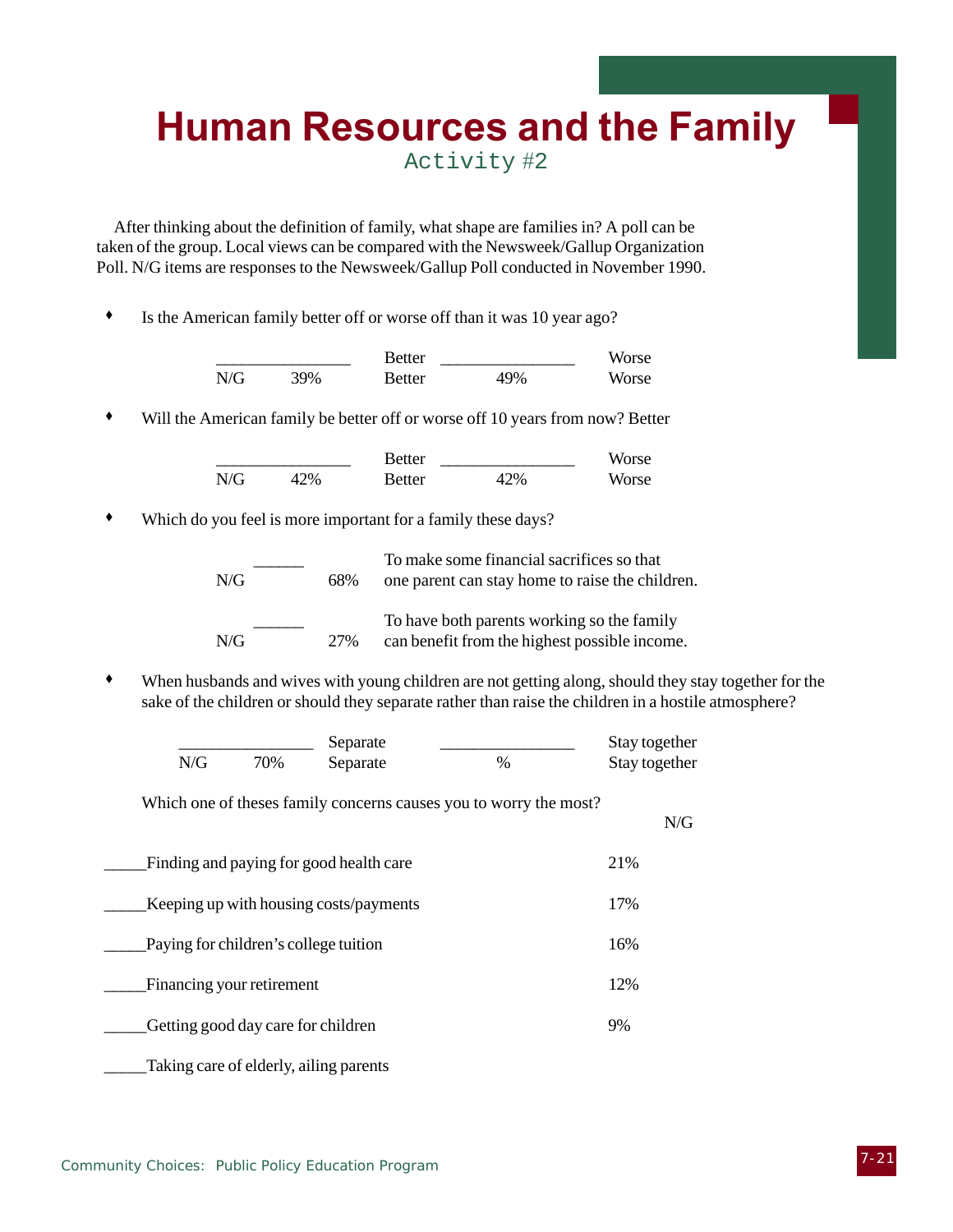

|     |     | No |     | Yes |  |
|-----|-----|----|-----|-----|--|
| N/G | 68% | No | 28% | Yes |  |

Should unmarried couples, including homosexual couples, have the same legal rights as married couples?

| Unmarried couples  |     | Yes |     | No  |
|--------------------|-----|-----|-----|-----|
| N/G                | 33% | Yes | 61% | No  |
| Homosexual couples |     | Yes |     | No. |
| N/G                | 23% | Yes | 69% | No  |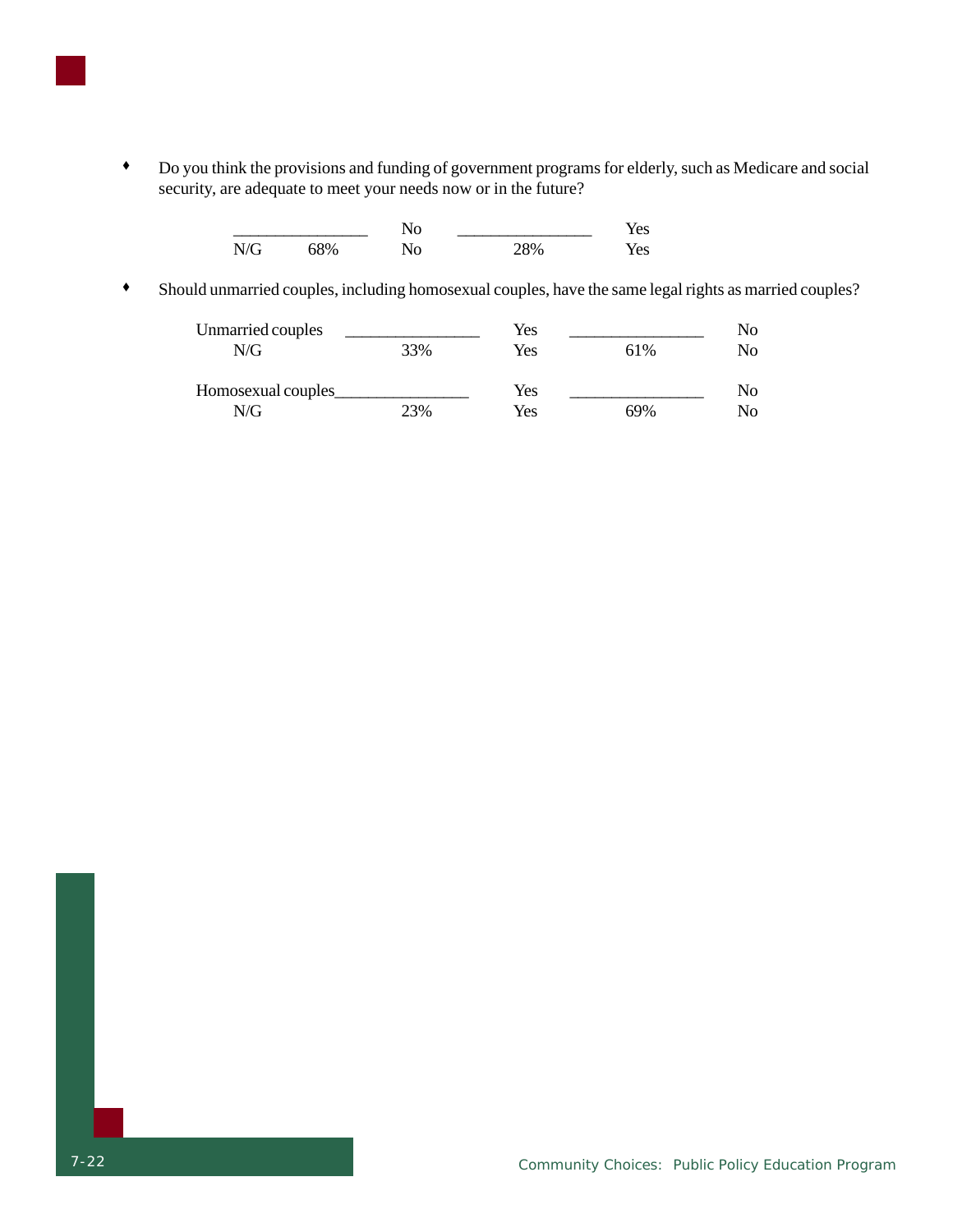## Human Resources and the Family Activity #3

1. Do an environmental scan of local support available to families. Use the following chart.

| Agency/<br>Institution | Type of Program | Formal/<br>Informal | <b>Target Families</b><br>(Audiences) |
|------------------------|-----------------|---------------------|---------------------------------------|
|                        |                 |                     |                                       |
|                        |                 |                     |                                       |
|                        |                 |                     |                                       |
|                        |                 |                     |                                       |
|                        |                 |                     |                                       |

- 2. Review the scan and list gaps in any of the columns. Review for duplication/ competition of/for services and audiences.
- 3. Brainstorm methods for alleviating local gaps in service and support.
- 4. Discuss the potential consequences of each method generated in number 3.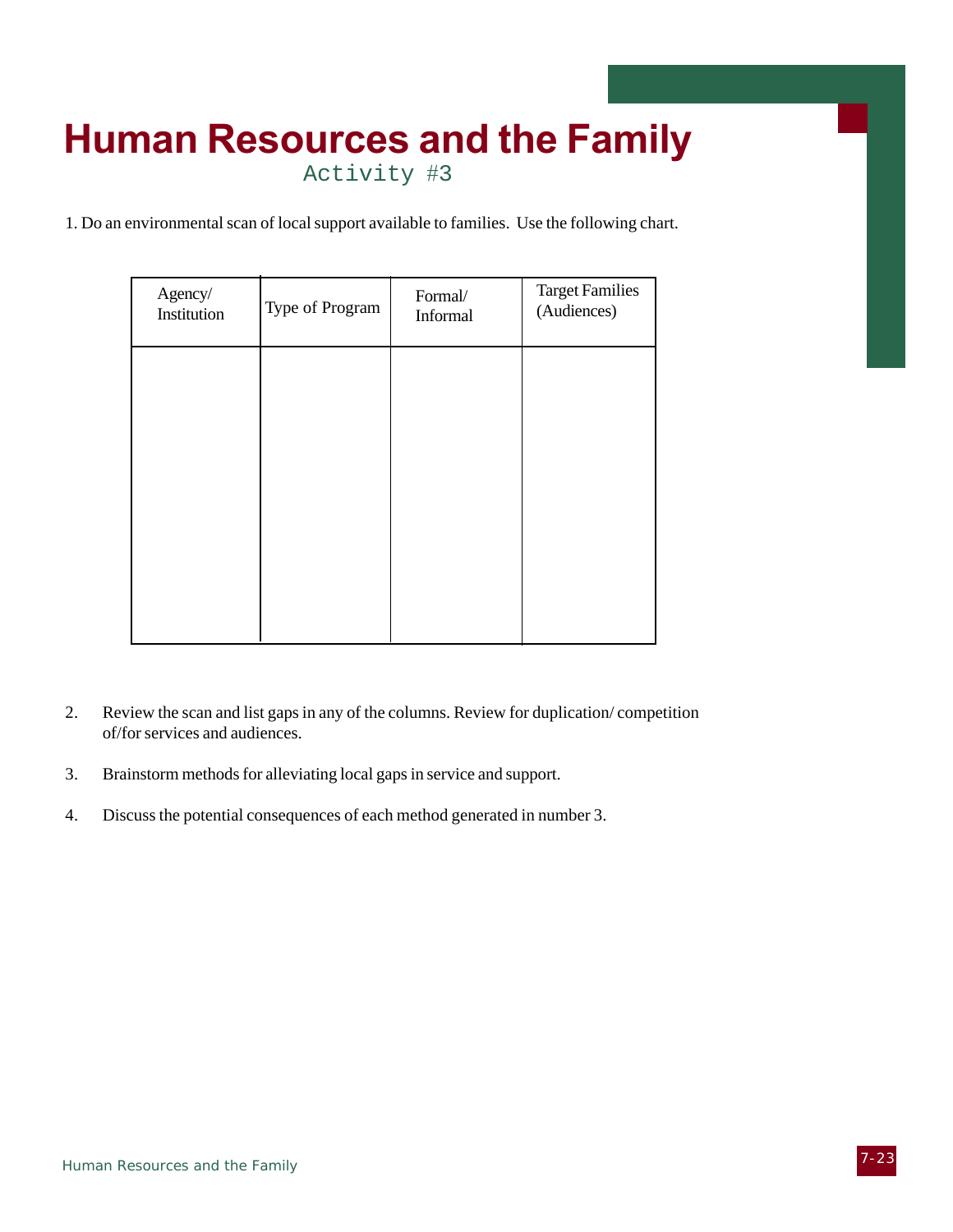

### *Family Friendly Community Checklist*<sup>1</sup>

### **Introduction**

This *Family Friendly Community Checklist* has been developed as a tool to assist communities in reviewing those aspects of the community that can detract from, or contribute to, family well-being.

You are being asked to imagine a community that you are happy to live in and proud of the way it supports families. Then imagine what it takes to make that happened. This Checklist offers suggestions, which are intended to trigger thought and discussion. The intent of this Checklist is to raise the profile of families and their needs. It is intended to encourage communities to assess how they demonstrate their concern about families. This might include anything from having a local campaign to improve cleanliness in the community, making buildings more accessible to parents with strollers, or involving seniors in a neighborhood child care program. It may involve training staff to be more sensitive to family needs or it may mean improving safety on a playground.

The Checklist can be used to assess your community from the perspective of the neighborhood or at a broader level. Check the areas where you feel your community has been supportive of family members of all ages and indicate where changes are needed. Find out the needs and priorities of families and establish a plan to improve the supports available to them in your community.

The *Family Friendly Community Checklist* is a beginning step in helping you to make improvements in your community to better support families. By evaluating the impact that different aspects of the community have on families and family life, you can identify where improvements are necessary. This Checklist has been developed as a resource in order to help highlight the needs of families and the extent or support available to them in their communities.

#### **Making this Checklist Relevant to Your Community**

Community can be defined in a variety of ways. The Family Friendly Community checklist can be applied at any level, be it at the county, municipality, or the neighborhood. It can be used by city/town councils, boards, neighborhood groups, or any organization within a community having a desire to review the family friendliness of various parts of the community (such as schools, shopping facilities, churches, recreational programs).

This Checklist is designed to spark ideas and discussions about the family friendliness of your community. It is intended to be used as a guide for contributing to a more family friendly community. Not all of the items will apply in every situation. The Checklist can be expanded to fit your requirements by adding additional items under each category.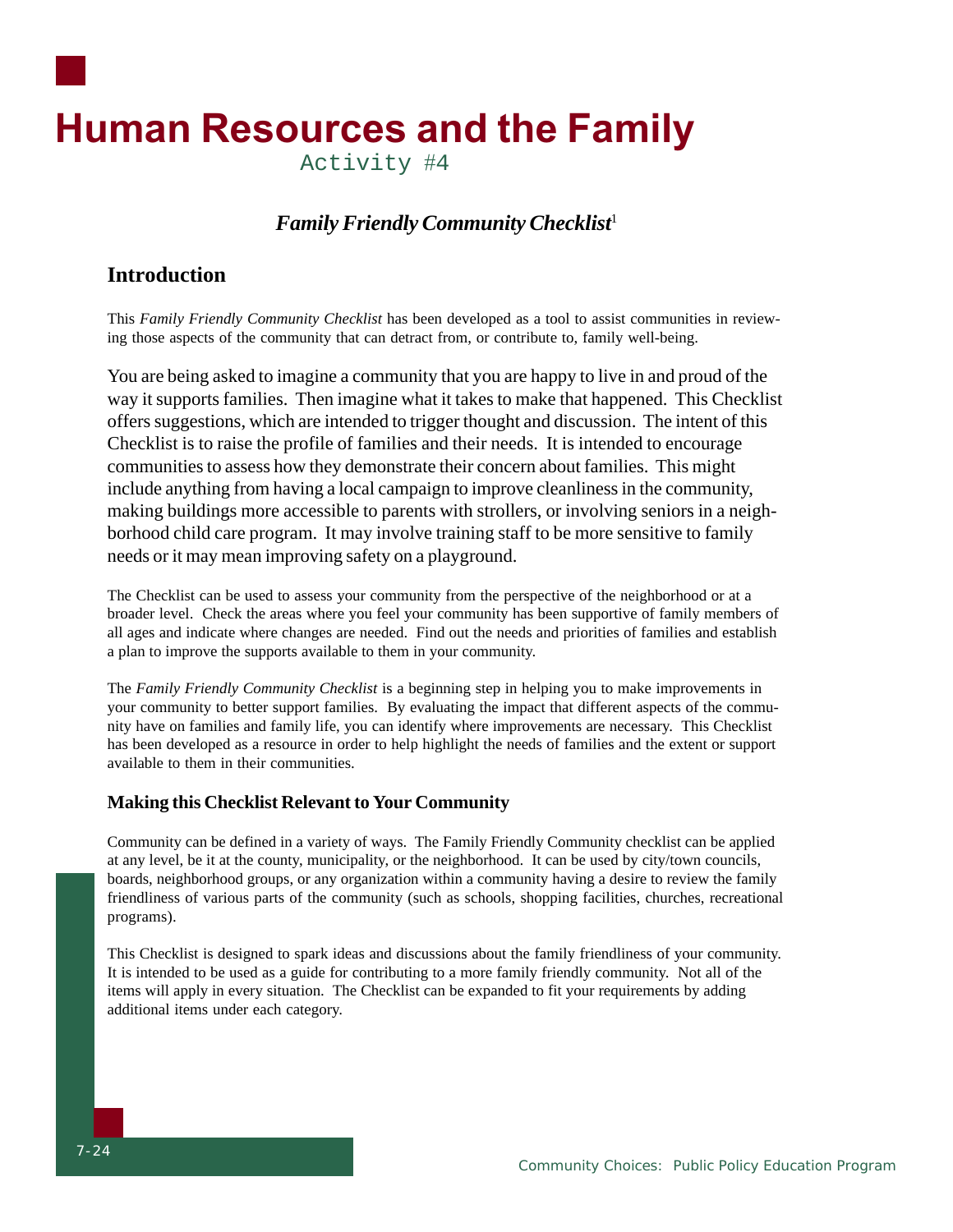**Please rate your community on the following items. Place a checkmark (**v**) by each of the items that you feel exist in your community right now.**

### **1. Neighborhoods**

- $\Box$  Neighbors welcome families as community members
- $\Box$  People know their neighbors
- $\Box$  Appropriate community events and celebrations include all family members
- $\Box$  Community events are sensitive to, and reflective of, the diversity of family types and multicultural aspects of the area
- $\Box$  Families know about community resources and activities available to them through community bulletin boards, information lines, publications etc.
- $\Box$  Locations are established for families, to recycle toys, tools, clothing, equipment, etc.
- $\Box$  Families have access to a community meeting house or venue
- □ Food stores, public library, swimming pool, park, playground, post office, meeting places, community halls are within easy access of neighborhoods
- $\Box$  Houses and neighborhoods are designed to meet family needs (safe, accessible, child friendly, adequate lighting, safe crosswalks, road maintenance, sidewalks, etc.)
- $\Box$  Neighbors support each other (block parents, neighborhood crime watch, community leagues)
- $\Box$  Public transportation systems arid community-based systems of support are accessible and available to all members of the community
- $\Box$  Neighbors are available and willing to help in an emergency
- $\Box$  Mediation is available to settle disputes between neighbors
- $\Box$  There are natural gathering places for people of all ages
- $\Box$  There is a sense of pride and cooperation in the community (i.e., hospitable, neighborhood cleanups, etc.)

|           | Based on a consideration of all these factors, how does your community rate? (Circle one) |  |                          |  |
|-----------|-------------------------------------------------------------------------------------------|--|--------------------------|--|
| Excellent | Good                                                                                      |  | <b>Needs Improvement</b> |  |
|           |                                                                                           |  |                          |  |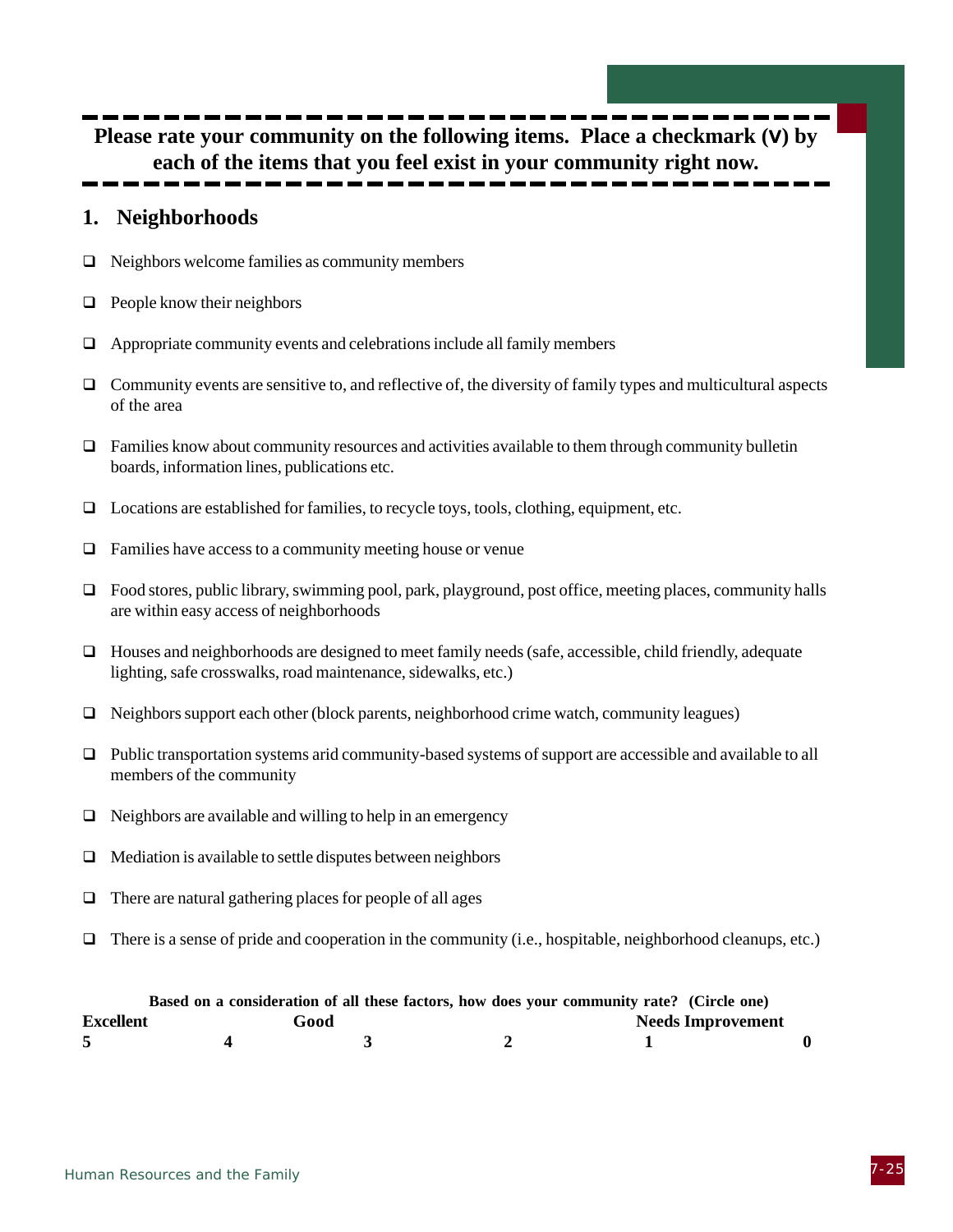### **2. Schools**

- $\Box$  Schools welcome families and community members
- $\Box$  Schools plan events that include all family members
- $\Box$  Schools are responsive to different family types and structures and sensitive to their needs
- $\Box$  Schools are accessible to the community that they serve
- $\Box$  Outreach support for children in need and their families is facilitated/arranged by the school
- $\Box$  Public participation is initiated on decisions that affect families
- $\Box$  Schools have effective, functioning parent advisory committees
- Before and after school child care is available at or near the school with busing arrangements where required
- $\Box$  The curriculum is sensitive to community values and standards
- $\Box$  Schools are designed to meet the needs of children and their families (cafeteria, playgrounds, recreation areas, etc.)
- $\Box$  School facilities are made available for after house use
- $\Box$  Staff are friendly when meeting the public
- $\Box$  Parent/teacher meetings are arranged to reflect parents' work schedules
- Business and schools work together in partnerships to encourage career exploration, job training, and skill development

|                  |      | Based on a consideration of all these factors, how does your community rate? (Circle one) |  |
|------------------|------|-------------------------------------------------------------------------------------------|--|
| <b>Excellent</b> | Good | <b>Needs Improvement</b>                                                                  |  |
|                  |      |                                                                                           |  |
|                  |      |                                                                                           |  |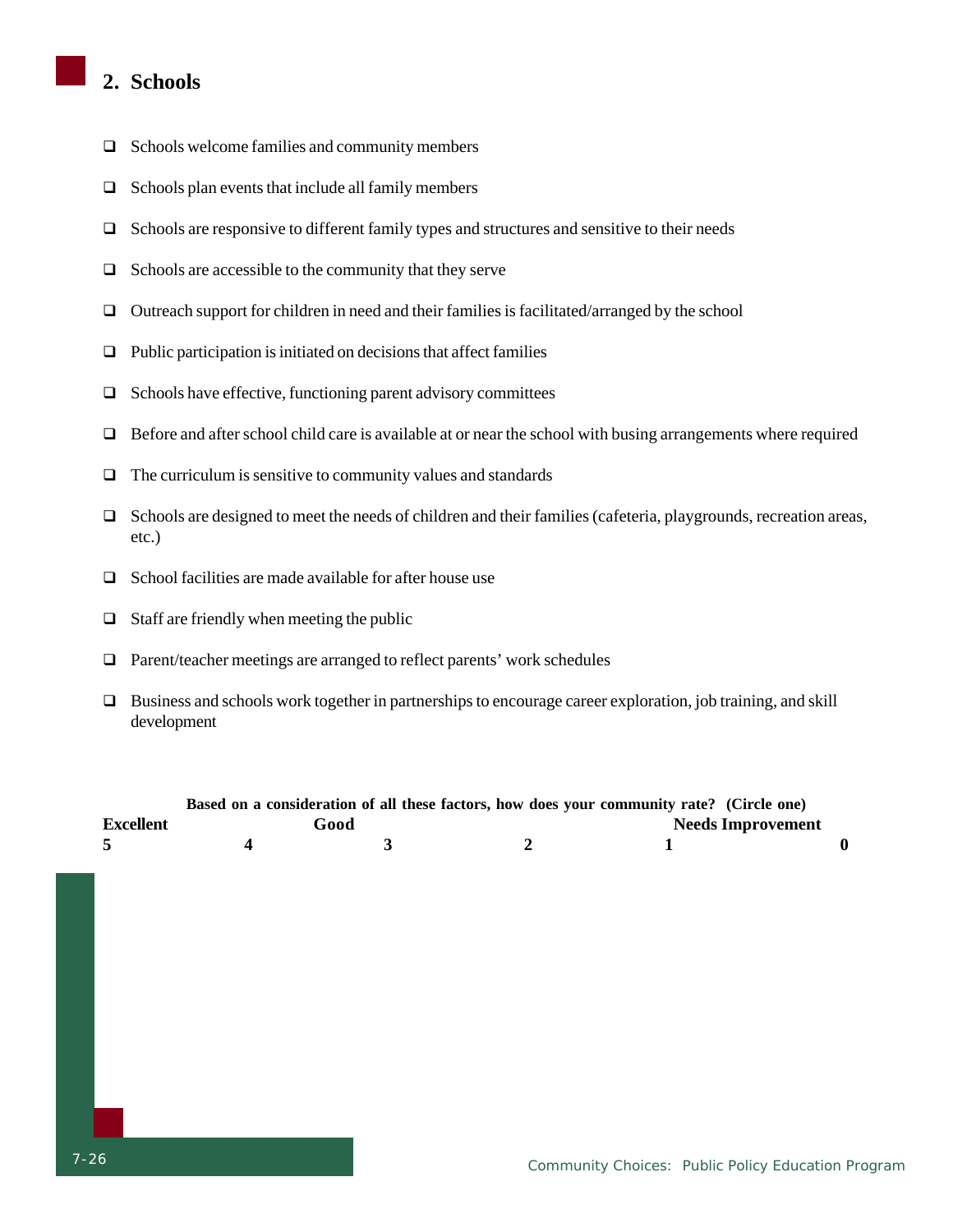### **3. Playgrounds/Parks/Public Places**

- $\Box$  Playground equipment (swings, slides, teeter-totters, etc.) is safe, well maintained and built to proper standards
- Designated areas are available for children of different age groups
- $\Box$  Public places are available for varying needs of families
- □ Play areas are designated and protected
- $\Box$  Shady and sunny areas are available
- $\Box$  Proper ground maintenance is evident
- $\Box$  Area is free of dangerous objects (i.e., glass, sharp objects)
- $\Box$  There are places for parents to sit and talk while children play
- $\Box$  Picnic areas are provided
- □ Garbage receptacles are provided
- $\Box$  Playgrounds are easily accessible for children
- $\Box$  Play zones are clearly marked for passing motorists
- $\Box$  Community gardens are available
- $\Box$  Public spaces are attractive for family use (wild flowers, fruit bearing trees, etc.)
- $\Box$  Attractive rest areas are available in public places
- $\Box$  Parks are planned for safe use by citizens both during the day and at night
- $\Box$  Playgrounds and parks offer programs that the whole family can participate in for various age groups

|                  |      | Based on a consideration of all these factors, how does your community rate? (Circle one) |                          |  |
|------------------|------|-------------------------------------------------------------------------------------------|--------------------------|--|
| <b>Excellent</b> | Good |                                                                                           | <b>Needs Improvement</b> |  |
|                  |      |                                                                                           |                          |  |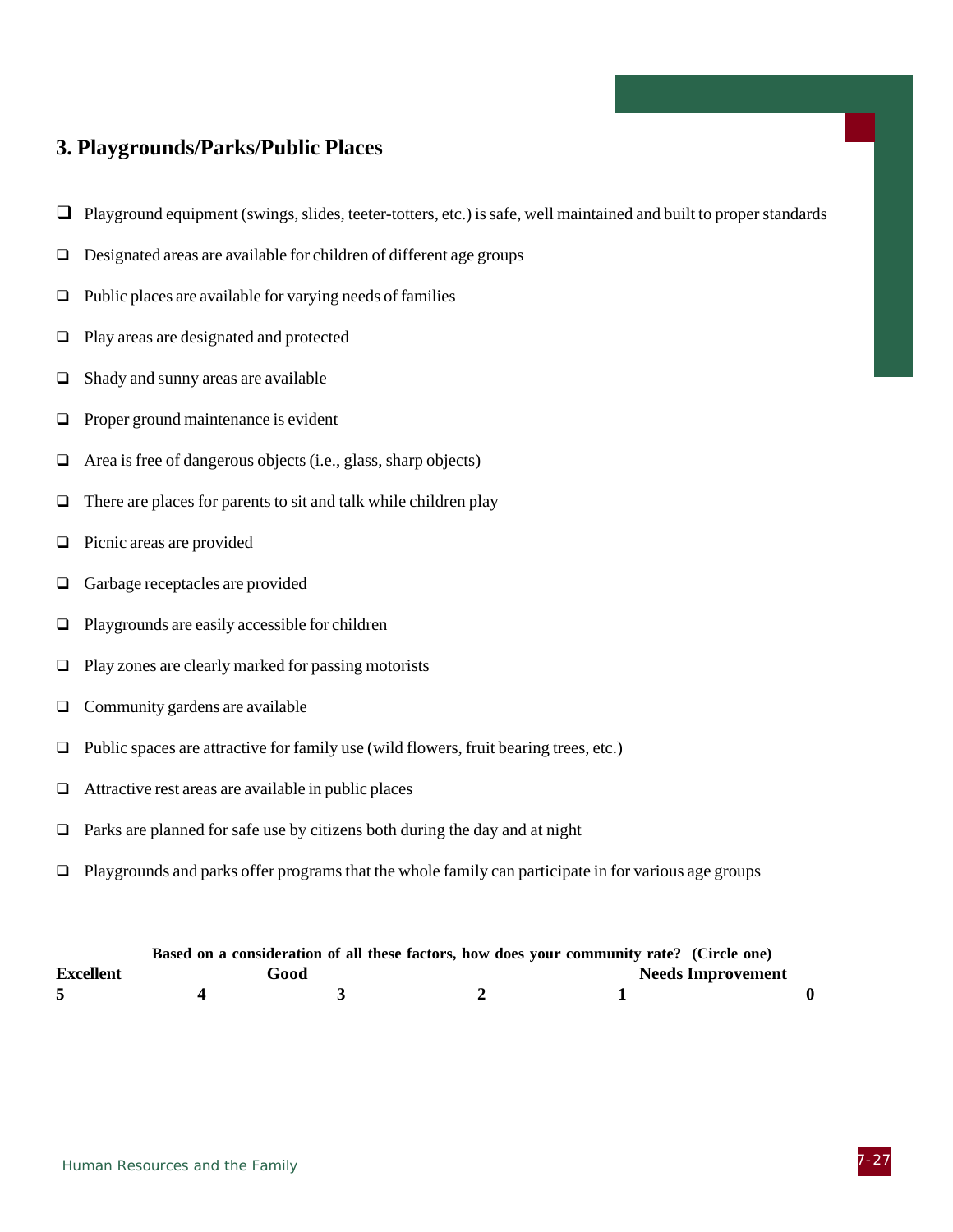### **4. Security**

- $\Box$  Fire departments, police stations, ambulance services have a reasonable response time to all neighborhoods in the community
- $\Box$  Supports, both formal and informal, are available to families in case of violence, crime, substance dependency, gambling addiction, racism, child abuse, spouse abuse, sexual abuse or vandalism
- Families feel safe and secure in the neighborhood at all time (Neighborhood Crime Watch, Block Parents, known places to go when in trouble)
- $\Box$  Community members are aware of the problems/issues in their community
- $\Box$  Community members are involved in improving the neighborhood
- $\Box$  The community has adequate lighting for streets, buildings, and public places
- $\Box$  People watch out for each other, their homes and their property
- $\Box$  Neighbors know each other, and can count on help from each other in an emergency
- $\Box$  Community members join together to act on issues of concern
- $\Box$  Partnerships between the police and families on crime prevention techniques are encouraged
- $\Box$  Information on services offered to families on fire protection, tips to prevent fires, and safe fire routes are distributed and reviewed
- $\Box$  Families are informed about services, neighborhood routes and times of police surveillance

|           |      | Based on a consideration of all these factors, how does your community rate? (Circle one) |                          |  |
|-----------|------|-------------------------------------------------------------------------------------------|--------------------------|--|
| Excellent | Good |                                                                                           | <b>Needs Improvement</b> |  |
|           |      |                                                                                           |                          |  |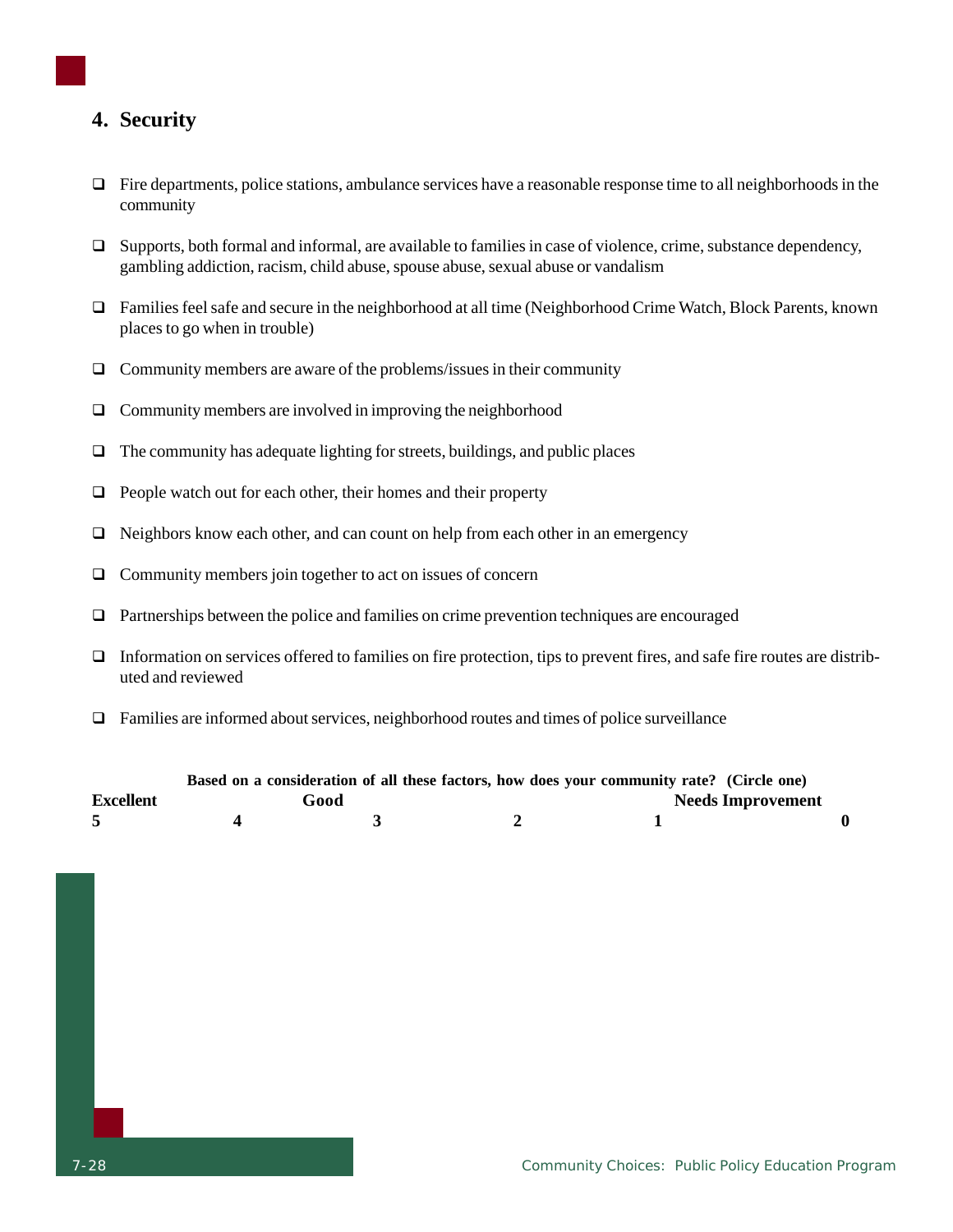### **5. Health and Wellness**

- $\Box$  Family members are aware of the range of health care services available to them in their community
- $\Box$  Emergency medical care is available on a 24 hour basis
- $\Box$  Local health facilities and ambulance services are available
- $\Box$  Family physicians are accessible to the community
- $\Box$  Preventive services are available to provide information and assistance on diet and nutrition, fitness and lifestyle, and stress management for families
- $\Box$  Support, counseling and referral are available for families and their members dealing with problems
- $\Box$  Health professionals, hospitals and emergency services are sensitive to the special needs of children and their families
- $\Box$  Families with special support needs (i.e., seniors, disabled, mentally ill persons) have access to appropriate health care services
- $\Box$  Self-help groups are available and encourage participation
- $\Box$  Faith communities make their facilities available for use by the community
- $\Box$  Faith communities are active in providing support through outreach work and networking
- $\Box$  Recreational programs are well publicized and accessible to all community members
- $\Box$  Families have access to local recreation for health and fitness
- $\Box$  Opportunities for volunteer involvement are made available
- $\Box$  Adequate attention is given to ensure a safe environment for families

|                  | Based on a consideration of all these factors, how does your community rate? (Circle one) |  |                          |  |
|------------------|-------------------------------------------------------------------------------------------|--|--------------------------|--|
| <b>Excellent</b> | Good                                                                                      |  | <b>Needs Improvement</b> |  |
|                  |                                                                                           |  |                          |  |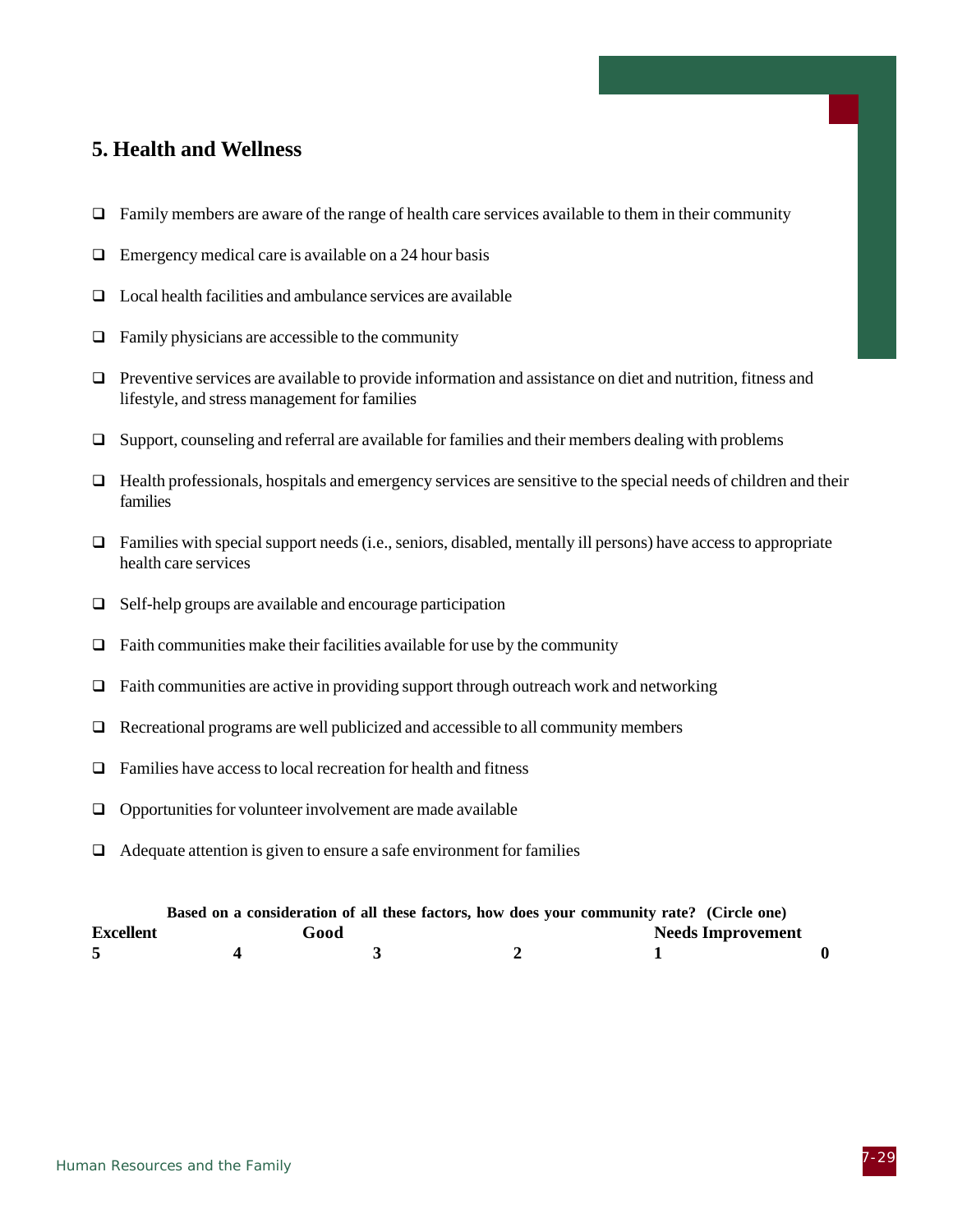### **6. Family Serving Agencies**

- $\Box$  Staff treat family members with respect, and spend time and effort in developing rapport with family members
- $\Box$  Services assist family members to build and maintain their confidence and competence in their family roles
- $\Box$  Services build on the strengths of the family as a whole as well as its individual members
- $\Box$  Services help family members to become an active part of the program as well as a resource for each other
- $\Box$  Parents play an important part in program decisions
- $\Box$  Program is located in community it serves
- $\Box$  Services are available at hours that are convenient for families
- Staff view family members' search for information and support as a sign of family strength, not a sign of weakness
- Program serves as a resource to family members, providing information about its own services and about other resources in the community
- $\Box$  Program in 'family-friendly' and welcomes all family members
- $\Box$  Programs that fit the demographic mix of the community are offered after consultations with the community
- $\Box$  The needs, desires, feelings, and strengths of all family members are considered in relation to service planning and delivery
- $\Box$  Family members are informed as to who will have access to information about the family and how confidentiality will be maintained
- $\Box$  Family members have the option of being present and participating in discussions about their family
- $\Box$  An appeal process is available, and family members are informed about how to use it to resolve their concerns

|                  |      | Based on a consideration of all these factors, how does your community rate? (Circle one) |  |
|------------------|------|-------------------------------------------------------------------------------------------|--|
| <b>Excellent</b> | Good | <b>Needs Improvement</b>                                                                  |  |
|                  |      |                                                                                           |  |
|                  |      |                                                                                           |  |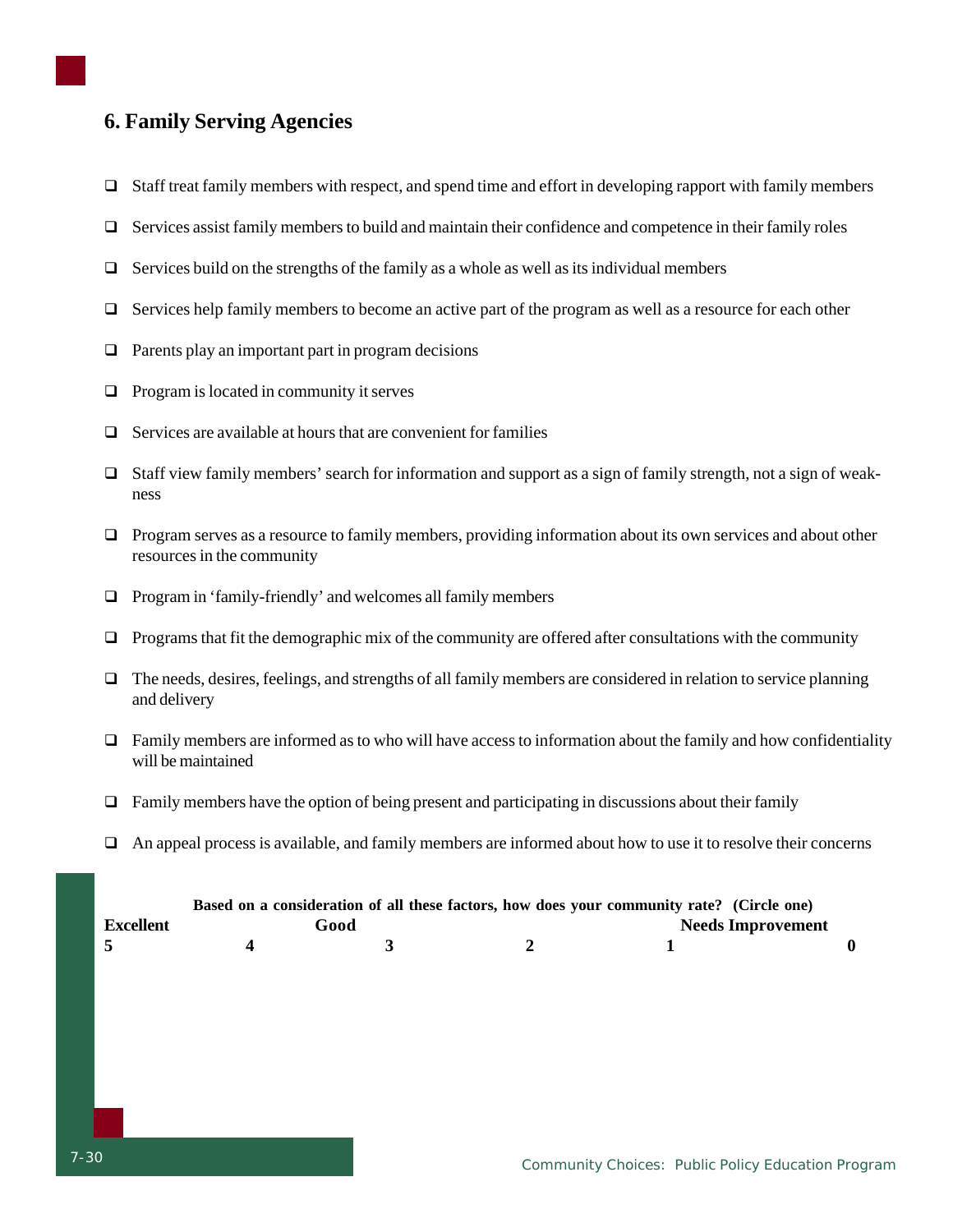### **7. Parenting**

- $\Box$  Workplaces are sensitive to and support the needs of working parents
- $\Box$  Support networks are available for families in need
- $\Box$  A community resource guide is available for parents
- $\Box$  Programs and support for the parenting role are available (information, support, resources, etc.)
- Parents are involved in activities and decisions that affect their children (education, health, career, etc.)
- Appropriate advocacy groups that address issues of concern to parents are present
- $\Box$  Appeal mechanisms are available to parents on decisions which affect their families
- Parent and children are helped to feel welcome by staff and customers at local restaurants, shopping malls, and businesses
- $\Box$  Programs and activities which involve parents and children are available
- $\Box$  Community members value and support the role of parents
- $\Box$  There is support available in the community for parents who stay at home with their children

|                  |      |  | Based on a consideration of all these factors, how does your community rate? (Circle one) |  |
|------------------|------|--|-------------------------------------------------------------------------------------------|--|
| <b>Excellent</b> | Good |  | <b>Needs Improvement</b>                                                                  |  |
|                  |      |  |                                                                                           |  |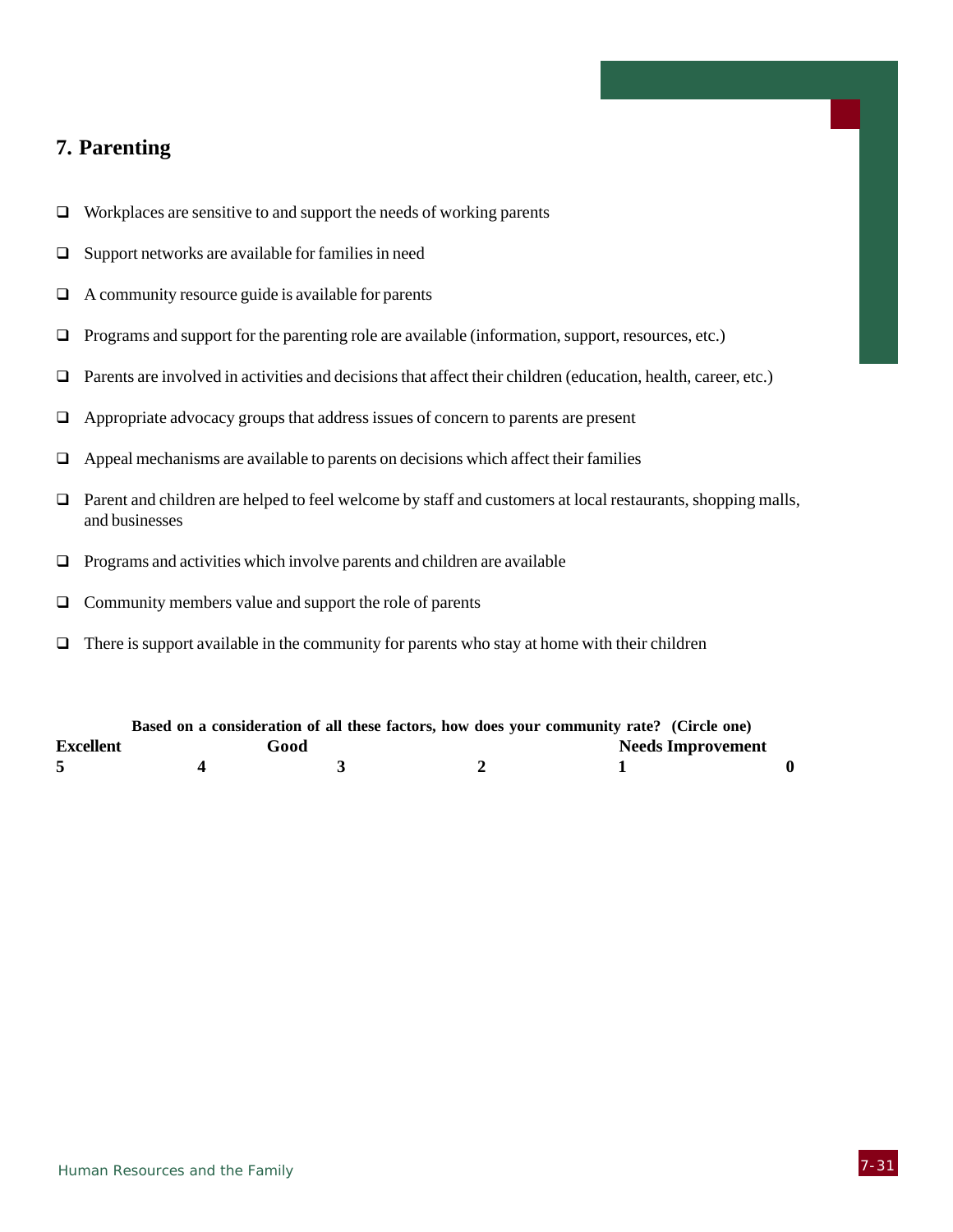### **8. Children**

- $\Box$  Children have access to both parents, to their grandparents or other seniors, and to members of their extended families
- $\Box$  Community members value and care for children
- $\Box$  Children contribute and are a part of the life of the community
- $\Box$  Children are present and participate in activities and events organized by the community
- $\Box$  Programs, such as preschool classes and parent-child activities, are available to support the growth and development of young children and to support the role of parents
- Children in trouble know where to go for help (Block Parents, counselors, distress line, etc.)
- $\Box$  Local restaurants, shopping malls and businesses have change rooms, play areas, and staff that are happy to serve children
- $\Box$  Streets and crossings are safe for children and walkways are clean and well lit
- $\Box$  Play areas are safe and visible to parents
- $\Box$  Quality child care alternatives are available and accessible to those who require them
- Facilities are accessible to strollers, carriages, walkers, wheelchairs, etc.
- $\Box$  Safe places are available for children to participate in unstructured play activities
- $\square$  Supervised arts and craft programs are available to encourage children's creativity
- $\Box$  Activities for children are available without concern for cost (nature walks, etc.)

|                  | Based on a consideration of all these factors, how does your community rate? (Circle one) |      |  |                          |
|------------------|-------------------------------------------------------------------------------------------|------|--|--------------------------|
| <b>Excellent</b> |                                                                                           | Good |  | <b>Needs Improvement</b> |
|                  |                                                                                           |      |  |                          |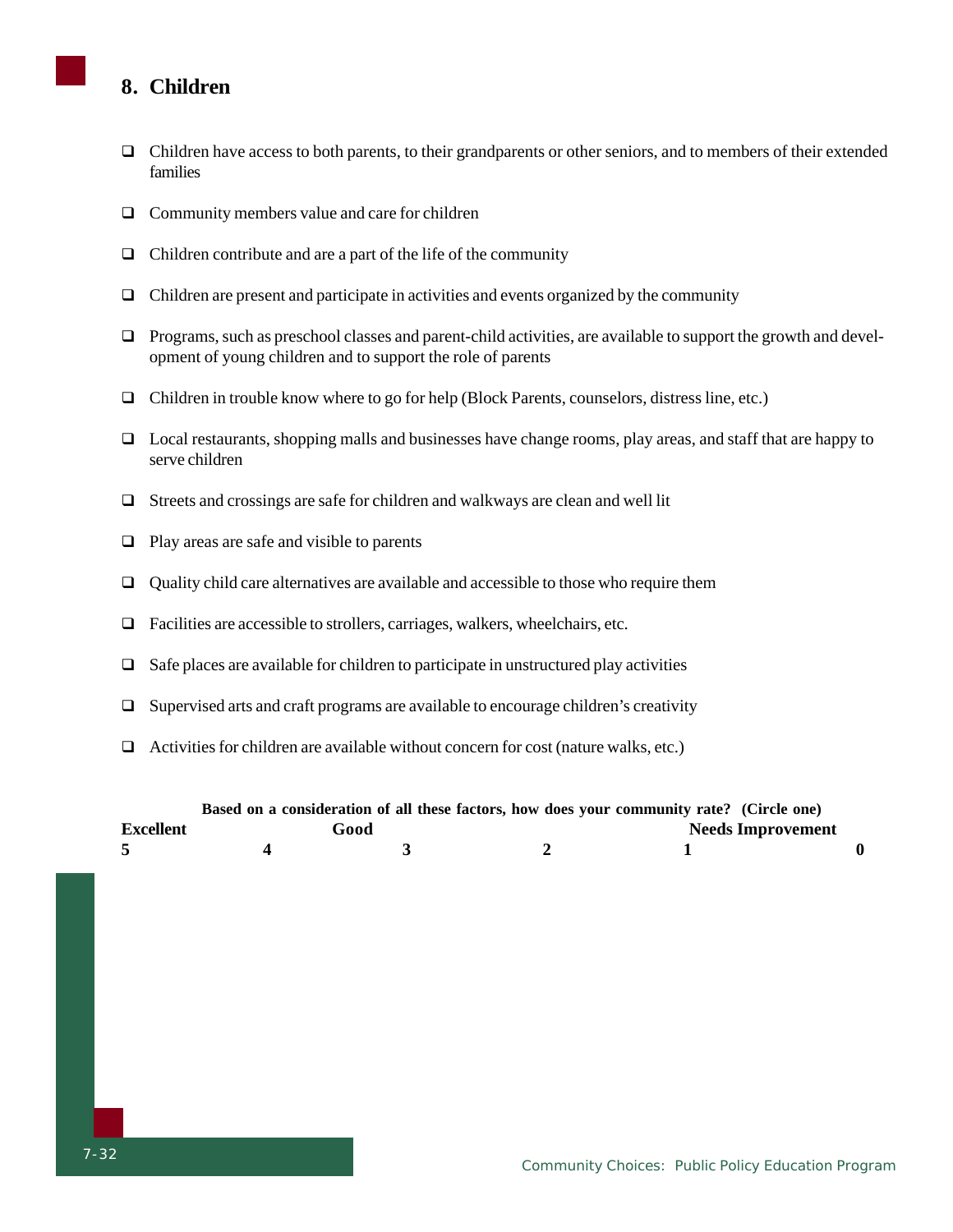### **9. Teenagers and Young Adults**

- $\Box$  Teenagers and young adults have opportunities for input into planning and decision-making about youth programs and activities
- $\Box$  Teenagers and young adults are supported in planned community events
- Employment and volunteer opportunities are available for teenagers and young adults
- Counseling and education are available on teen pregnancy, drugs and alcohol, sexuality, parenting, relationships, etc.
- $\Box$  Teen parents are supported in the community in both their parenting and student roles
- $\Box$  Staff in local restaurants, malls, and businesses treat teenagers with respect
- $\Box$  Community members value and care for teenagers and young adults
- $\Box$  Teens contribute and are a part of the life of the community
- $\Box$  Teens are present and participate in activities and events
- $\Box$  There are places and spaces available for teen gatherings (sports, dances, etc.)
- Adult and peer counseling are available for teenagers and young adults who need help and support
- $\Box$  Parents, teachers, counselors and others are able to identify depression in teenagers and young adults and provide needed support and referral
- $\Box$  Educational opportunities are available to meet the needs of young adults
- $\Box$  Support is available for teens and young adults experiencing problems

|                  | Based on a consideration of all these factors, how does your community rate? (Circle one) |  |                          |  |
|------------------|-------------------------------------------------------------------------------------------|--|--------------------------|--|
| <b>Excellent</b> | Good                                                                                      |  | <b>Needs Improvement</b> |  |
|                  |                                                                                           |  |                          |  |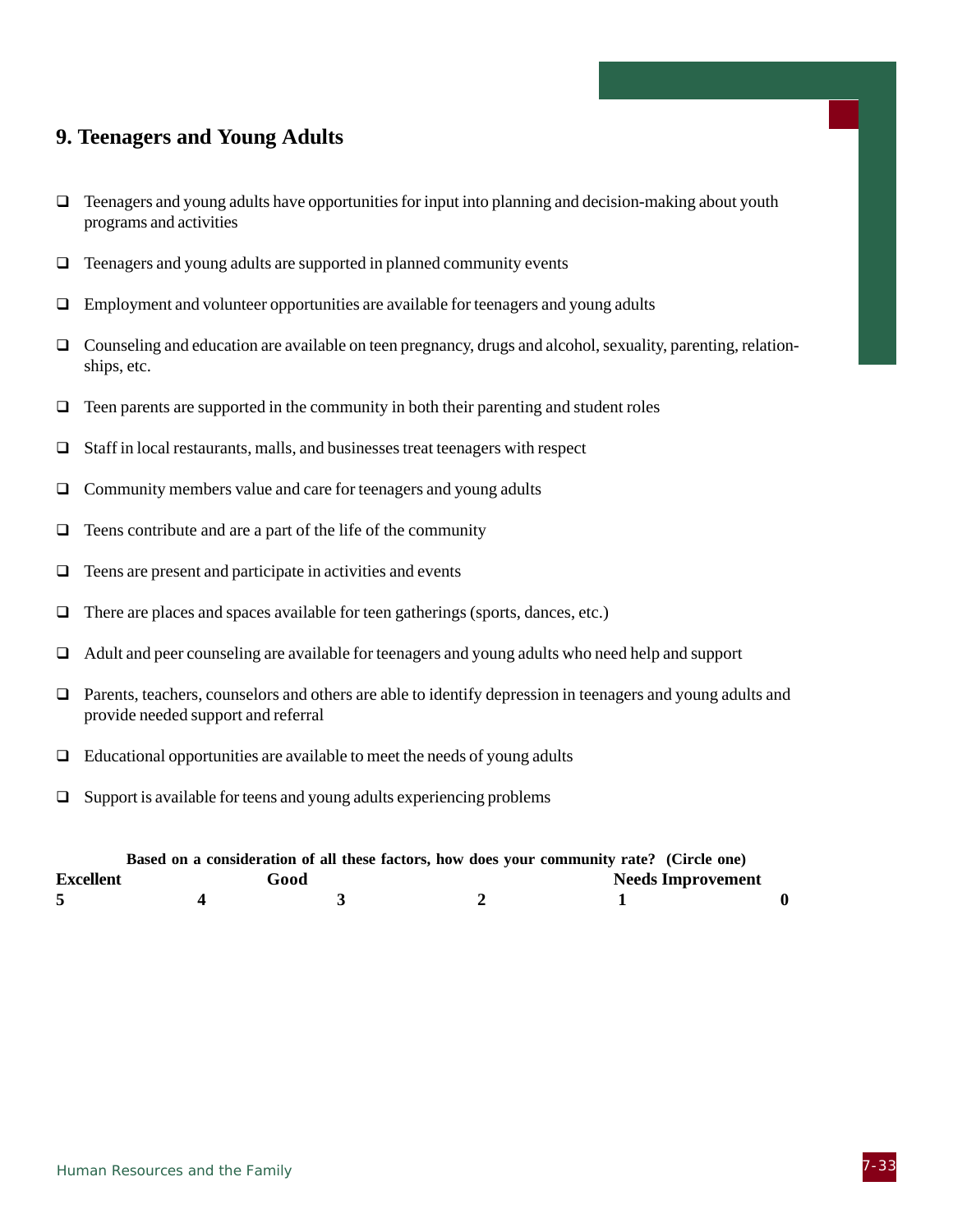### **10. Seniors**

- $\Box$  There are organized ways of encouraging intergenerational activities involving seniors
- $\Box$  Seniors have recognized and accessible roles to play in meaningful work, volunteer, and other types of activities
- $\Box$  Seniors have an opportunity for input into the decision-making process, i.e., participate in community meetings to discuss local/community issues
- $\Box$  Community members value and care for seniors
- $\Box$  Seniors participate in activities and events in the community
- $\Box$  Adult children are supported in their care giving responsibilities for their senior parents
- $\Box$  Flexible options are available for seniors to maintain independent living with access to and support from family members
- $\Box$  Seniors are encouraged to get involved in community services and activities
- $\Box$  Public transportation routes are appropriate around areas with high density senior citizens residents
- Senior citizens are assisted by allowing off-hour unscheduled stops for their safety on public transportation

|                  |      | Based on a consideration of all these factors, how does your community rate? (Circle one) |                          |
|------------------|------|-------------------------------------------------------------------------------------------|--------------------------|
| <b>Excellent</b> | Good |                                                                                           | <b>Needs Improvement</b> |
|                  |      |                                                                                           |                          |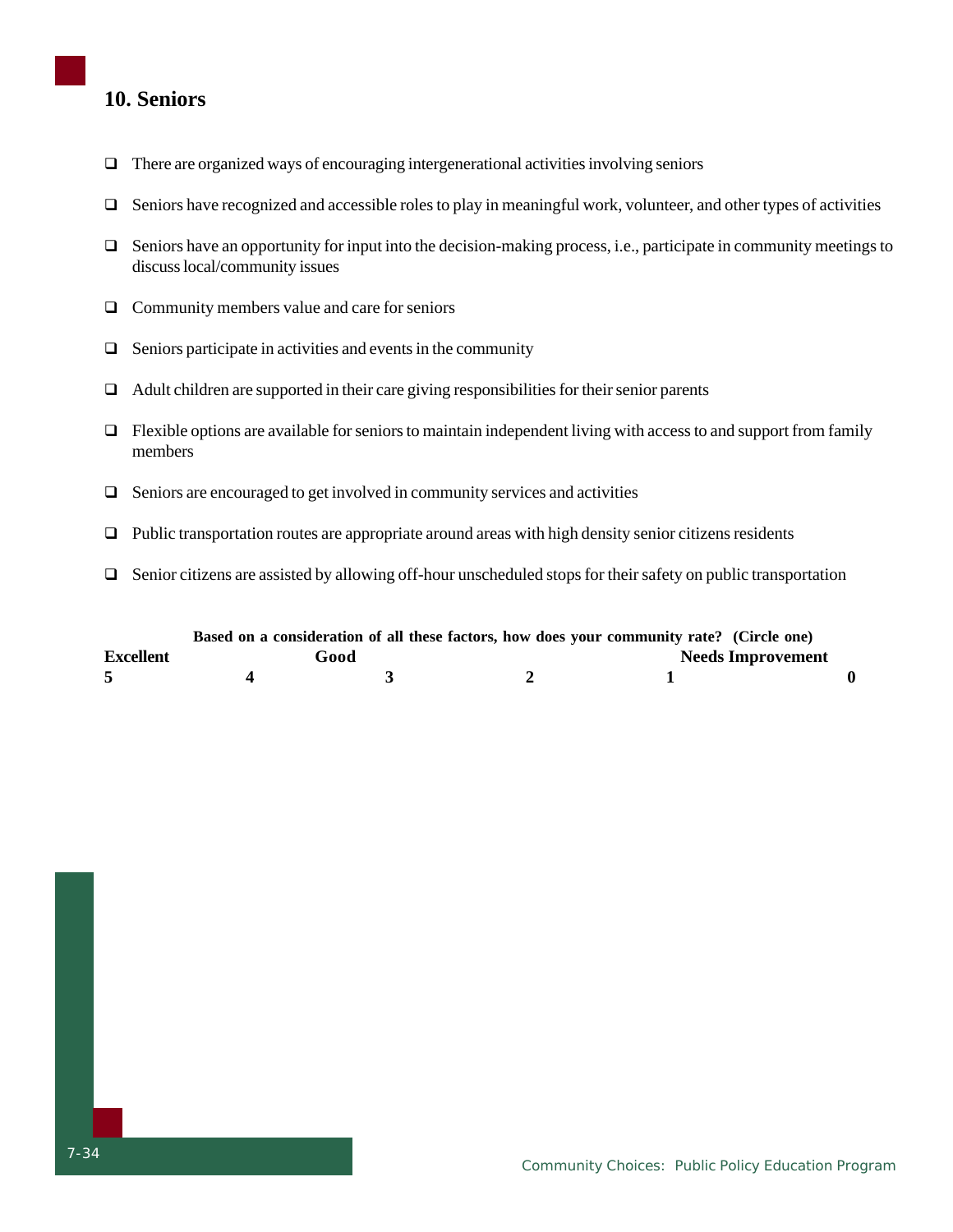### **9. Teenagers and Young Adults**

- $\Box$  Teenagers and young adults have opportunities for input into planning and decision-making about youth programs and activities
- $\Box$  Teenagers and young adults are supported in planned community events
- $\Box$  Employment and volunteer opportunities are available for teenagers and young adults
- Counseling and education are available on teen pregnancy, drugs and alcohol, sexuality, parenting, relationships, etc.
- $\Box$  Teen parents are supported in the community in both their parenting and student roles
- $\Box$  Staff in local restaurants, malls, and businesses treat teenagers with respect
- $\Box$  Community members value and care for teenagers and young adults
- $\Box$  Teens contribute and are a part of the life of the community
- $\Box$  Teens are present and participate in activities and events
- $\Box$  There are places and spaces available for teen gatherings (sports, dances, etc.)
- Adult and peer counseling are available for teenagers and young adults who need help and support
- Parents, teachers, counselors and others are able to identify depression in teenagers and young adults and provide needed support and referral
- $\Box$  Educational opportunities are available to meet the needs of young adults
- $\square$  Support is available for teens and young adults experiencing problems

|                  |      | Based on a consideration of all these factors, how does your community rate? (Circle one) |                          |  |
|------------------|------|-------------------------------------------------------------------------------------------|--------------------------|--|
| <b>Excellent</b> | Good |                                                                                           | <b>Needs Improvement</b> |  |
|                  |      |                                                                                           |                          |  |